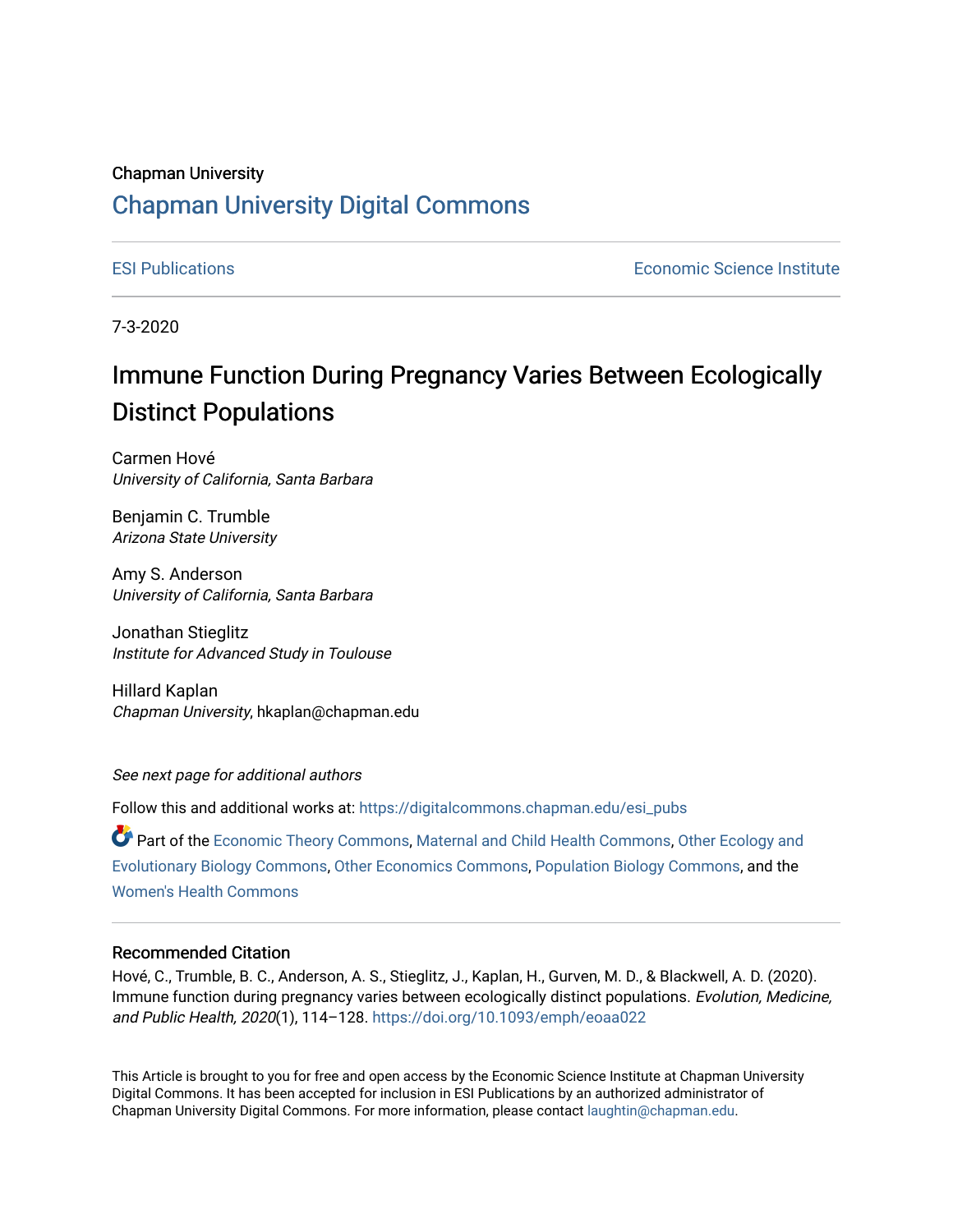## Immune Function During Pregnancy Varies Between Ecologically Distinct Populations

### **Comments**

This article was originally published in Evolution, Medicine, and Public Health, volume 2020, issue 1, in 2020. <https://doi.org/10.1093/emph/eoaa022>

#### Creative Commons License



This work is licensed under a [Creative Commons Attribution 4.0 License](https://creativecommons.org/licenses/by/4.0/).

Copyright The authors

#### Authors

Carmen Hové, Benjamin C. Trumble, Amy S. Anderson, Jonathan Stieglitz, Hillard Kaplan, Michael Gurven, and Aaron Blackwell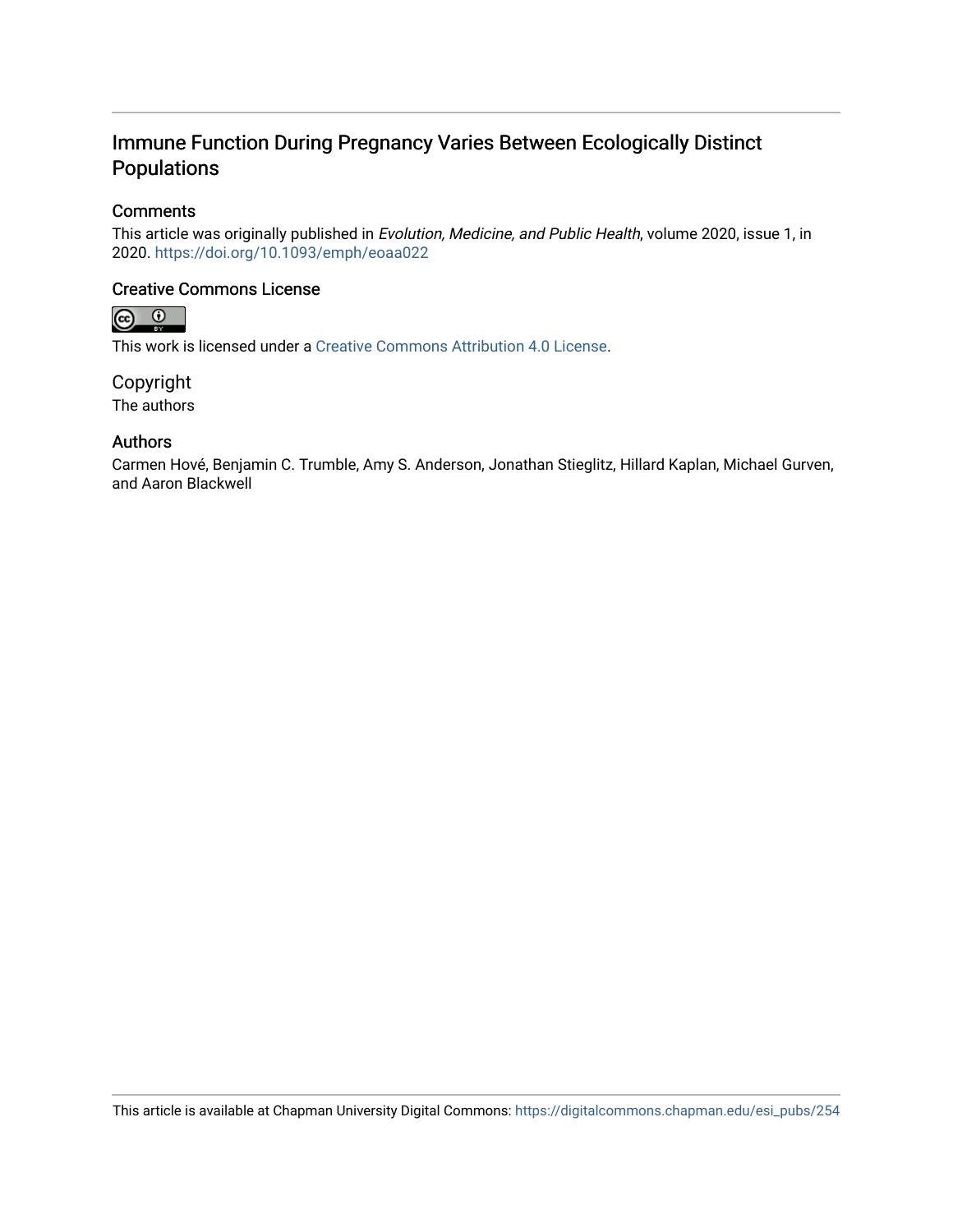

**ORIGINAL RESEARCH** ARTICLE

# Immune function during pregnancy varies between ecologically distinct populations

Carmen Hové, $^1$   $^{\star\star}$  Benjamin C. Trumble, $^2$  Amy S. Anderson, $^1$  Jonathan Stieglitz  $\textcolor{red}{\bullet}$  , $^3$ Hillard Kaplan,<sup>4</sup> Michael D. Gurven<sup>1</sup> and Aaron D. Blackwell <sup>5</sup>

<sup>1</sup> Department of Anthropology, University of California Santa Barbara, Santa Barbara, CA 93106, USA; <sup>2</sup>School of Human Evolution and Social Change, Center for Evolution and Medicine, Arizona State University, Tempe, AZ 85287, USA; <sup>3</sup>Institute for Advanced Study in Toulouse, Toulouse 31015, France; <sup>4</sup>Economic Science Institute, Chapman University, Orange, CA 92866, USA and <sup>5</sup>Department of Anthropology, Washington State University, Pullman, WA 99164, USA

\*Corresponding author. Department of Anthropology, University of California, Santa Barbara, CA 93106-3210, USA. Tel: þ1-360-621-3508; E-mail: carmenhove@ucsb.edu

Received 28 April 2020; revised version accepted 24 June 2020

#### ABSTRACT

Background and objectives: Among placental mammals, females undergo immunological shifts during pregnancy to accommodate the fetus (i.e. fetal tolerance). Fetal tolerance has primarily been characterized within post-industrial populations experiencing evolutionarily novel conditions (e.g. reduced pathogen exposure), which may shape maternal response to fetal antigens. This study investigates how ecological conditions affect maternal immune status during pregnancy by comparing the direction and magnitude of immunological changes associated with each trimester among the Tsimane (a subsistence population subjected to high pathogen load) and women in the USA.

Methodology: Data from the Tsimane Health and Life History Project ( $N = 935$ ) and the National Health and Nutrition Examination Survey ( $N = 1395$ ) were used to estimate population-specific effects of trimester on differential leukocyte count and C-reactive protein (CRP), a marker of systemic inflammation.

Results: In both populations, pregnancy was associated with increased neutrophil prevalence, reduced lymphocyte and eosinophil count and elevated CRP. Compared to their US counterparts, pregnant Tsimane women exhibited elevated lymphocyte and eosinophil counts, fewer neutrophils and monocytes and lower CRP. Total leukocyte count remained high and unchanged among pregnant Tsimane women while pregnant US women exhibited substantially elevated counts, resulting in overlapping leukocyte prevalence among all third-trimester individuals.

Conclusions and implications: Our findings indicate that ecological conditions shape non-pregnant immune baselines and the magnitude of immunological shifts during pregnancy via developmental constraints and current trade-offs. Future research should investigate how such flexibility impacts

V<sup>C</sup> The Author(s) 2020. Published by Oxford University Press on behalf of the Foundation for Evolution, Medicine, and Public Health. This is an Open Access article distributed under the terms of the Creative Commons Attribution License (http://creativecommons.org/licenses/by/ 4.0/), which permits unrestricted reuse, distribution, and reproduction in any medium, provided the original work is properly cited.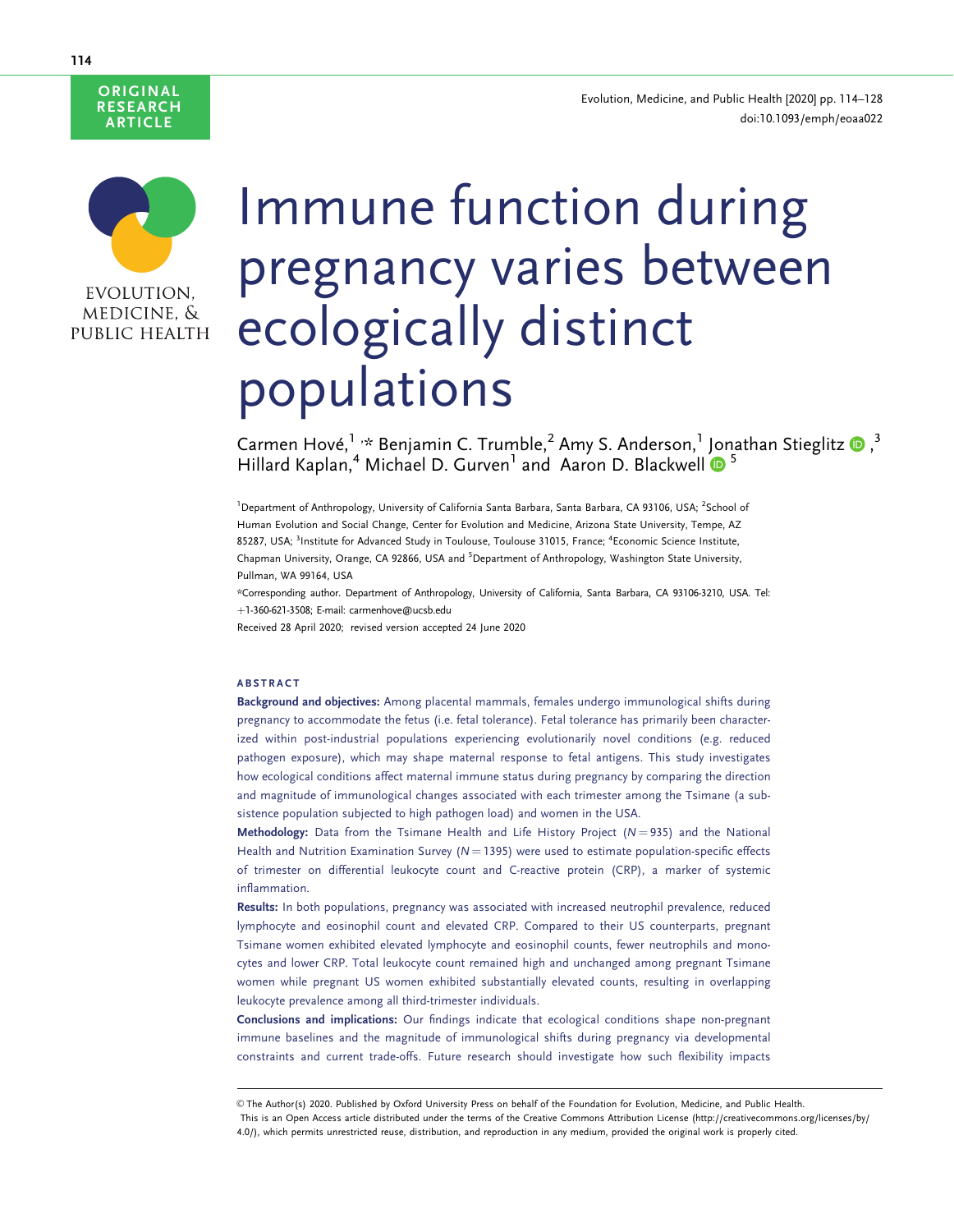<span id="page-3-0"></span>maternal health and disease susceptibility, particularly the degree to which chronic pathogen exposure might dampen inflammatory response to fetal antigens.

Lay Summary: This study compares immunological changes associated with pregnancy between the Tsimane (an Amazonian subsistence population) and individuals in the USA. Results suggest that while pregnancy enhances non-specific defenses and dampens both antigen-specific immunity and parasite/allergy response, ecological conditions strongly influence immune baselines and the magnitude of shifts during gestation.

KEYWORDS: reproductive ecology; fetal tolerance; ecological immunology; Tsimane

#### **INTRODUCTION**

Among placental mammals, female reproduction requires hosting genetically non-identical offspring throughout gestation without rejecting fetal tissue—a phenomenon termed fetal tolerance [\[1\]](#page-15-0). In humans (as well as chimpanzees and gorillas), placentation is particularly invasive [\[2,](#page-15-0) [3](#page-15-0)] and fetal tolerance requires systemic changes in maternal immune function that alter susceptibility to certain infections and autoimmune disorders [\[4–7\]](#page-15-0). To date, fetal tolerance has been studied primarily in high-income post-industrial countries, such as the USA and the UK, where epidemiological transitions over the past several centuries have largely curbed exposure to numerous parasites, pathogens and microbes otherwise abundant throughout human history prior to industrialization [[8](#page-15-0), [9\]](#page-15-0). Such microbial deprivation lowers overall infectious disease mortality but provides fewer opportunities for immune calibration, paving the way for immunological hypersensitivity to nonpathogenic stimuli and development of myriad chronic inflammatory disorders (e.g. allergy, rheumatoid arthritis) common across industrialized populations [[10\]](#page-15-0). The potential effects of impaired immune calibration on maternal responses to fetal antigens likely interact with other common and evolutionarily novel aspects of post-industrial societies, such as elevated rates of obesity (a chronic inflammatory state) [[11\]](#page-15-0) and low parity (which results in less 'exposure' to fetal antigens over time). Considering the current characterization of fetal tolerance is primarily derived from populations experiencing such ecological conditions, understanding of how fetal tolerance is shaped by environments more closely resembling those experienced throughout most of human evolution and by many women alive today is limited.

From both an evolutionary perspective and a public health standpoint, there is a pressing need to examine the effect of pregnancy on maternal immunity across diverse environments, particularly those characterized by elevated infection risk. To this end, this study estimates and compares the effect of pregnancy on differential leukocyte count and C-reactive protein (CRP) concentration among Tsimane women, a natural-fertility subsistence population inhabiting a pathogen-rich environment, and women in the USA ([Table 1\)](#page-4-0).

#### Maternal immune changes during pregnancy

In humans and other mammalian species with haemochorial placentation, gestation results in exposure to both fetal cells [[12](#page-15-0)] and cell-free fetal DNA  $[13]$ , prompting systemic recalibration of maternal immune function and changes in maternal disease susceptibility [\[14\]](#page-15-0). During pregnancy, women are generally more vulnerable to intracellular pathogens [[4\]](#page-15-0) but exhibit ele-vated resistance to extracellular microbes [[5\]](#page-15-0). Pregnancy also exerts contrasting effects on autoimmunity: certain autoimmune diseases, such as rheumatoid arthritis, temporarily re-solve during gestation [\[15\]](#page-15-0) while others worsen [\[16\]](#page-15-0). These alterations in disease susceptibility have been linked to quantitative shifts in immune components, though the underlying causal pathways are only partially elucidated. Pregnancy is often described as a state of regulated inflammation [\[17\]](#page-15-0) and is consistently marked by a rise in the total number of circulating leukocytes [\[18](#page-15-0)], primarily due to expansion of neutrophils and monocytes [[19](#page-15-0)]. Neutrophils and monocytes are phagocytic cells that induce inflammatory activation and strengthen resistance to extracellular infections, but are also implicated in the etiology of autoimmune diseases [\[20\]](#page-15-0) and deleterious inflammation-mediated conditions, such as preterm birth [[21](#page-15-0)]. Total lymphocyte counts are consistently reduced during pregnancy, primarily due to fewer circulating cytotoxic lymphocytes capable of directly recognizing and targeting fetal antigens [\[22,](#page-15-0) [23](#page-15-0)]. Conversely, proliferation of regulatory lymphocytes is heightened [[24](#page-15-0)], further moderating the response to fetal antigens. Eosinophils mediate parasitic and allergic responses and are often reduced among pregnant women [\[25\]](#page-15-0), though the role of pregnancy-induced eosinopenia is relatively understudied. Taken together, these patterns (based primarily on crosssectional studies of women in high-income industrialized countries) suggest that pregnancy induces heavier reliance on nonspecific defenses and down-regulation of antigen-specific immunity and immune components involved in allergy/parasite response, thereby facilitating fetal tolerance while preserving general pathogen defense.

#### Immune function among the Tsimane

The Tsimane inhabit the Bolivian neo-tropics, an environment rich in biodiversity and home to myriad infectious agents. Due to varied and chronic exposure, infections (largely respiratory and gastrointestinal) are the primary drivers of morbidity and mortality among the Tsimane, while allergies, atopy and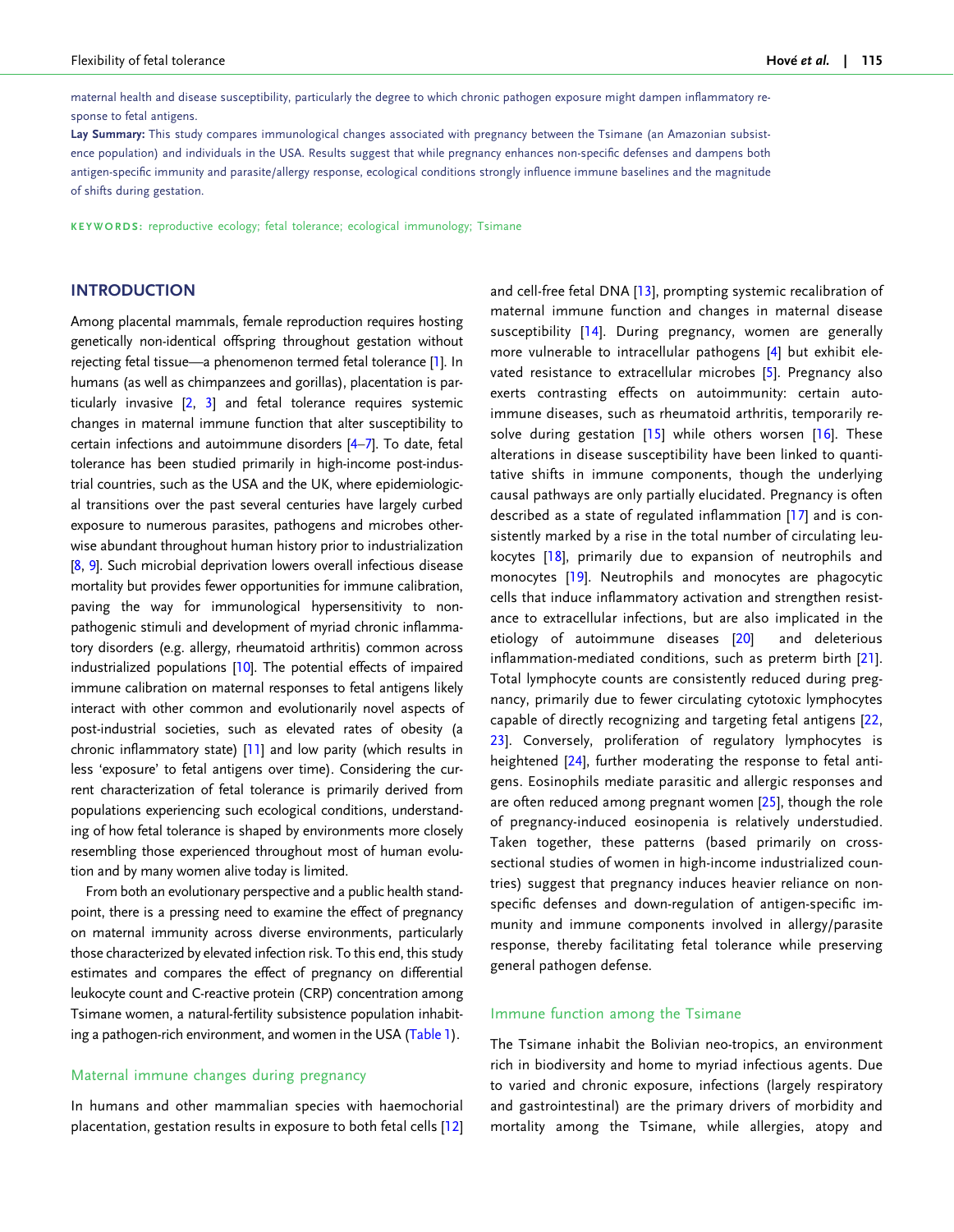<span id="page-4-0"></span>

| Total leukocytes   | The total number of nucleated immune cells circulating in the blood, also known as WBC count.                                                                                                              |
|--------------------|------------------------------------------------------------------------------------------------------------------------------------------------------------------------------------------------------------|
| Lymphocytes        | A heterogenous group of cells identified based on the presence of CD45 receptors. Made up of T,                                                                                                            |
|                    | B and Natural Killer cells that together mediate antigen-specific immunity.                                                                                                                                |
| <b>Neutrophils</b> | Abundant phagocytic granulocytes that respond to extracellular and fungal infection, prime the adap-                                                                                                       |
|                    | tive response and promote inflammation.                                                                                                                                                                    |
| Monocytes          | Phagocytic granulocytes, similar in function to neutrophils but shorter-lived and less prevalent in the<br>blood. Migrate to sites of infection where they differentiate into tissue-specific macrophages. |
| Eosinophils        | Granulocytes involved in parasite response and allergy. Chronically elevated in populations where<br>parasite exposure is high.                                                                            |
| <b>Basophils</b>   | A rare type of granulocyte involved in inflammation and parasite response.                                                                                                                                 |
| <b>CRP</b>         | Non-specific acute-phase reactant released by the liver in response to inflammation.                                                                                                                       |

Table 1. General descriptions of immunological biomarkers used in this study

autoimmune diseases are rare  $[26]$  $[26]$  $[26]$ . At any given time, the majority of Tsimane individuals are infected with at least one species of helminth, and over a third are infected with giardia [\[27\]](#page-15-0). Furthermore, Tsimane women have restricted access to contraception and the average total fertility rate is nine births per woman [\[28\]](#page-15-0). On average, the Tsimane exhibit developmental trajectories in which energetic investment is preferentially shunted into overall immune function, resulting in higher resting metabolic rate and total energy expenditure [\[29\]](#page-15-0), reduced growth [[30](#page-16-0)] and elevated baseline levels of most immunological parameters compared to Western clinical standards [\[31\]](#page-16-0). Average leukocyte counts are higher among the Tsimane, due to more circulating lymphocytes, neutrophils and eosinophils. On average, eosinophil counts are  ${\sim}7{\times}$  higher among Tsimane individuals compared to current Western clinical standards, presumably reflecting chronic exposure to multicellular parasites, whereas basophil and monocyte counts are lower and might reflect greater recruitment of these cells out of circulation into localized sites of infection [[31](#page-16-0)]. Acute inflammation, measured by CRP, is roughly comparable between US and Tsimane adults aged 18–49, although the etiology differs: among the Tsimane, inflammation is primarily driven by infection, whereas obesity, cigarette smoking and chronic inflammatory disorders (e.g. Type 2 diabetes) are larger contributors to low-grade chronic inflammation in the US population [\[31\]](#page-16-0).

#### Predictions

Considering how the immunological demands of fetal tolerance and pathogen defense may collide in the pathogen-rich, resource-restricted environment currently inhabited by the Tsimane, we suggest three possible scenarios. Scenario 1: Tsimane women may experience less pregnancy-induced changes in immune function than do US women, potentially compromising fetal tolerance to maintain pathogen resistance. In this case, we would expect that the estimated effects of pregnancy on leukocyte (i.e. WBC) differential and CRP would be comparatively smaller in magnitude among the Tsimane. Scenario 2: Tsimane women may experience similar changes in immunity to women in less pathogenic conditions, thus experiencing greater infection risk at the cost of maintaining fetal tolerance. Under this scenario, both the direction and magnitude of the estimated effects of pregnancy on immune status should be comparable between populations. Scenario 3: Tsimane women may compensate for the dual burden of fetal tolerance and infection by preferentially elevating defenses which are less likely to specifically target fetal antigens (e.g. non-specific immunity). In this context, pregnancy should correspond to a disproportionate increase in markers of non-specific immunity (e.g. neutrophils, monocytes and CRP) compared to degree of down-regulation of antigen-specific immune function (e.g. total lymphocyte count).

#### **METHODOLOGY**

#### Tsimane health and life history project dataset

Mixed cross-sectional and longitudinal data were collected from 2004 to 2014 as part of the ongoing Tsimane Health and Life History Project (THLHP; [http://tsimane.anth.ucsb.edu/index.](http://tsimane.anth.ucsb.edu/index.html) [html, \(13 July 2020, date last accessed\)](http://tsimane.anth.ucsb.edu/index.html)) [\[27,](#page-15-0) [31–33\]](#page-16-0). Pregnancy status was determined during medical visits based on date of last menses, with urinary pregnancy tests administered by the physician when pregnancy was suspected. Pregnancies were cross-validated against subsequent annual demographic and census interviews that ascertained children's birth dates, permitting detection of pregnancies occurring between medical visits and pregnancies that went undetected during previous physician examinations [[33](#page-16-0)].

Venous blood drawn into heparinized vacutainers was analyzed immediately after collection. Total leukocyte counts were determined with a QBC Autoread Plus dry hematology system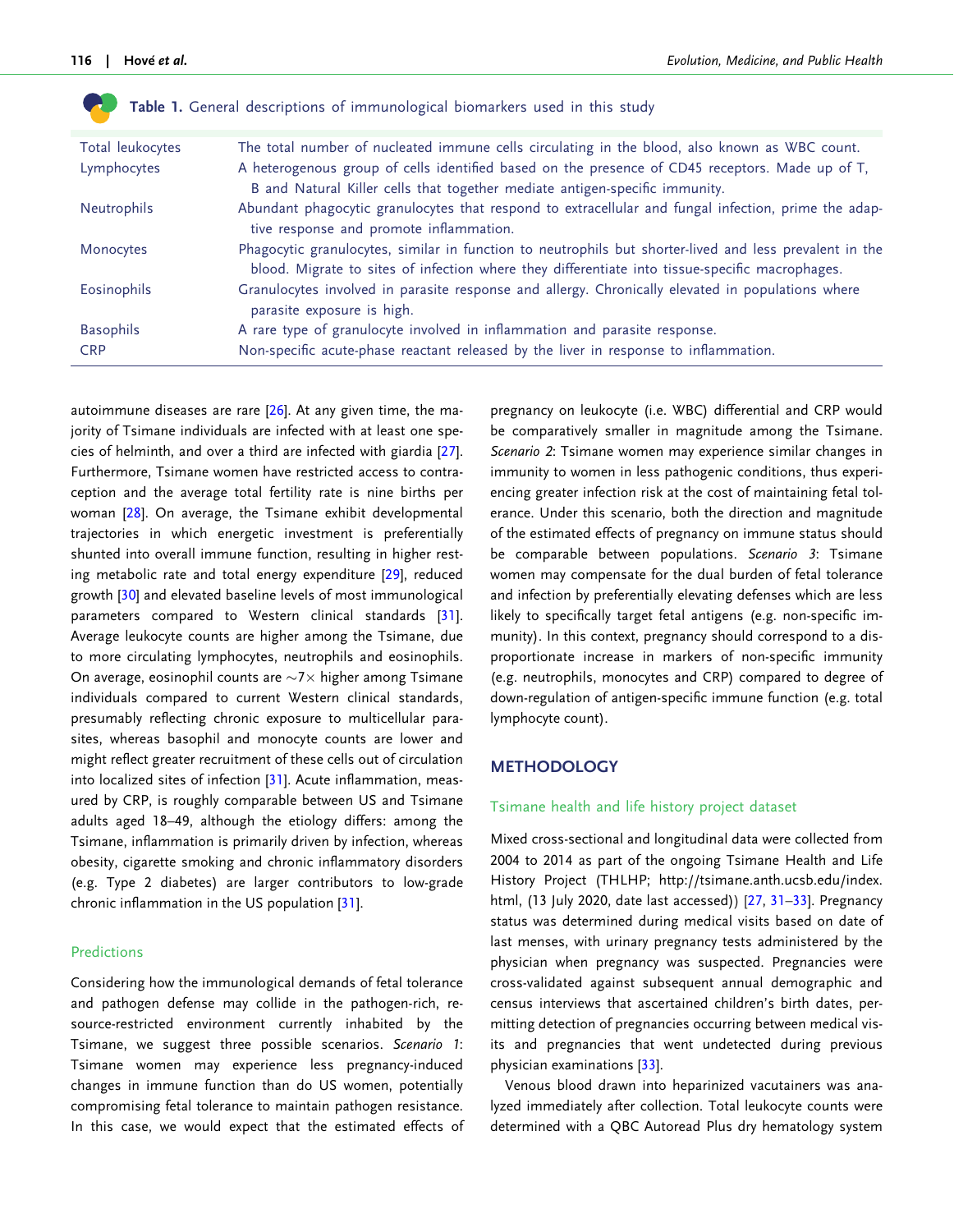<span id="page-5-0"></span>(QBC Diagnostics) and relative fractions of neutrophils, eosinophils, lymphocytes, basophils and monocytes were determined manually by microscopy with a hemocytometer. Blood drawn into serum vacutainers was allowed to clot and then centrifuged to separate serum, which was frozen in liquid nitrogen and then transported on dry ice for analysis at the University of California, Santa Barbara (UCSB). Serum samples were then analyzed to determine CRP concentration at the UCSB Human Biodemography lab via enzyme immunoassay (ELISA) [\[34\]](#page-16-0), using a protocol validated against the same University of Washington lab responsible for NHANES data analyses [[31](#page-16-0)].

For this study, the THLHP dataset included pregnant and non-pregnant cycling women aged 18–45 years with total and differential leukocyte count (WBC) and/or CRP concentration. Non-pregnant women who were not regularly menstruating due to either lactational amenorrhea or menopause were excluded from analyses. Given these inclusion criteria, the initial THLHP sample contained 1198 observations (cycling  $N = 942$ ; pregnant  $N = 256$ ). The number of pregnant women sampled was lower than the number of cycling women, and pregnant participants were, on average, younger than cycling women. Based on previously reported Tsimane interbirth intervals and THLHP oversampling of people over age 40 during some rounds of data collection, this initial sampling distribution roughly followed the expected 3:1 ratio of cycling to pregnant participants. To address potential sampling biases, we randomly selected a subset of cycling women from the initial dataset with an agedistribution matching that of the pregnant subset. We did this by dividing the pregnant subset into 6-year age groups and using the sample function in R to pick a proportional sample of cycling women from each age bracket. Since not all individuals had recorded data for both CRP and WBC, we conducted this age-matching process separately for participants with complete WBC differential data and those with CRP data. Across the final aggregated dataset used for this study, slightly more individuals were sampled during the second and third trimester compared to the first, although not more than would be expected by chance ( $\chi^2$  = 3.66, df = 2, P > 0.1). Pregnant and cycling Tsimane women exhibited comparable body mass index (BMI)  $(t = -0.73, df = 497.01, P-value = 0.46)$ , while median parity (i.e. number of live births) was higher among pregnant women  $(t = -3.20, df = 454.55, P-value < 0.01$ .

Although median parity was comparatively lower within the cycling sample, this was likely due to the mixed cross-sectional and longitudinal nature of the THLHP collection schedule rather than disproportionate sampling of individuals with undiagnosed fertility issues. Based on the ratio of Tsimane women experiencing lactational amenorrhea to those who are currently pregnant (at any given age), lactational amenorrhea usually lasts between 12 and 14 months. Considering the average interbirth interval in this population is  $\sim$ 30 months [\[28\]](#page-15-0), these

estimates indicate that most Tsimane women experience  ${\sim}7$  to 9 months of regular cycling between each pregnancy. In our entire sample of non-pregnant cycling Tsimane women, the median number of recorded live births was 4 (range  $= 0$ –11), providing further evidence that by-and-large these individuals were simply in-between pregnancies when these particular data were collected. Only 88 out of 727 total observations in the cycling sample belonged to nulliparous individuals, and of these the majority belonged to individuals who were under the age of 25. In total, only  ${\sim}3\%$  of non-pregnant regularly cycling Tsimane women in our sample were both nulliparous and over the age 25, suggesting that our findings are not skewed by disproportionate sampling of women with undiagnosed infertility. For complete descriptive statistics, see [Table 2.](#page-6-0)

#### NHANES dataset

We compiled data from NHANES (2003–16) ([https://wwwn.](https://wwwn.cdc.gov/nchs/nhanes/) [cdc.gov/nchs/nhanes/, \(14 July 2020, date last accessed\)\)](https://wwwn.cdc.gov/nchs/nhanes/), limiting our sample to pregnant and cycling women between ages 18 and 45 years with complete data on WBC differential and/or CRP concentration. To ensure as comparable of a selection process as possible between THLHP and NHANES samples, individuals in the NHANES dataset were included in the cycling group if they were not pregnant or breastfeeding at the time of the study, reported having regular menstrual cycles throughout the last year, and were not currently using hormonal contraception. No exclusions were based on medical diagnoses. CRP was measured using nephelometry, while total and differential leukocyte counts were measured using the Coulter method. All participants in the NHANES dataset were measured only once. According to these inclusion criteria and dataset characteristics, the initial NHANES dataset selected for this study contained 1652 observations (cycling  $N = 1375$ ; pregnant  $N = 277$ ). The same method used to age-match groups within the THLHP dataset was utilized to age-match cycling and pregnant subsets within the NHANES dataset, for both WBC differential and CRP subsamples. Pregnancy was determined by participant report or urine test at the time of exam, which may explain why women in their first trimester were significantly under-sampled relative to women in later pregnancy ( $\chi^2$  = 25.15, df = 2, P < 0.001). Overall, pregnant US women exhibited higher BMI ( $t = -2.59$ ,  $df = 490.17$ , P-value <0.01) and lower median parity (t =  $-13.91$ , df = 487.45, P-value <0.001) than non-pregnant women. For complete descriptive statistics, see [Table 2.](#page-6-0)

Given population-level differences in age ( $t = -13.73$ , df = 1460.40, P-value <0.001), BMI ( $t = 18.41$ , df = 1957.40, P-value  $(0.001)$  and parity (t = -36.27, df = 1107.40, P-value  $(0.001)$ , we did not attempt to match sampling distributions across populations, as this would have substantially reduced our overall sample for analysis. Instead, we controlled for age, BMI and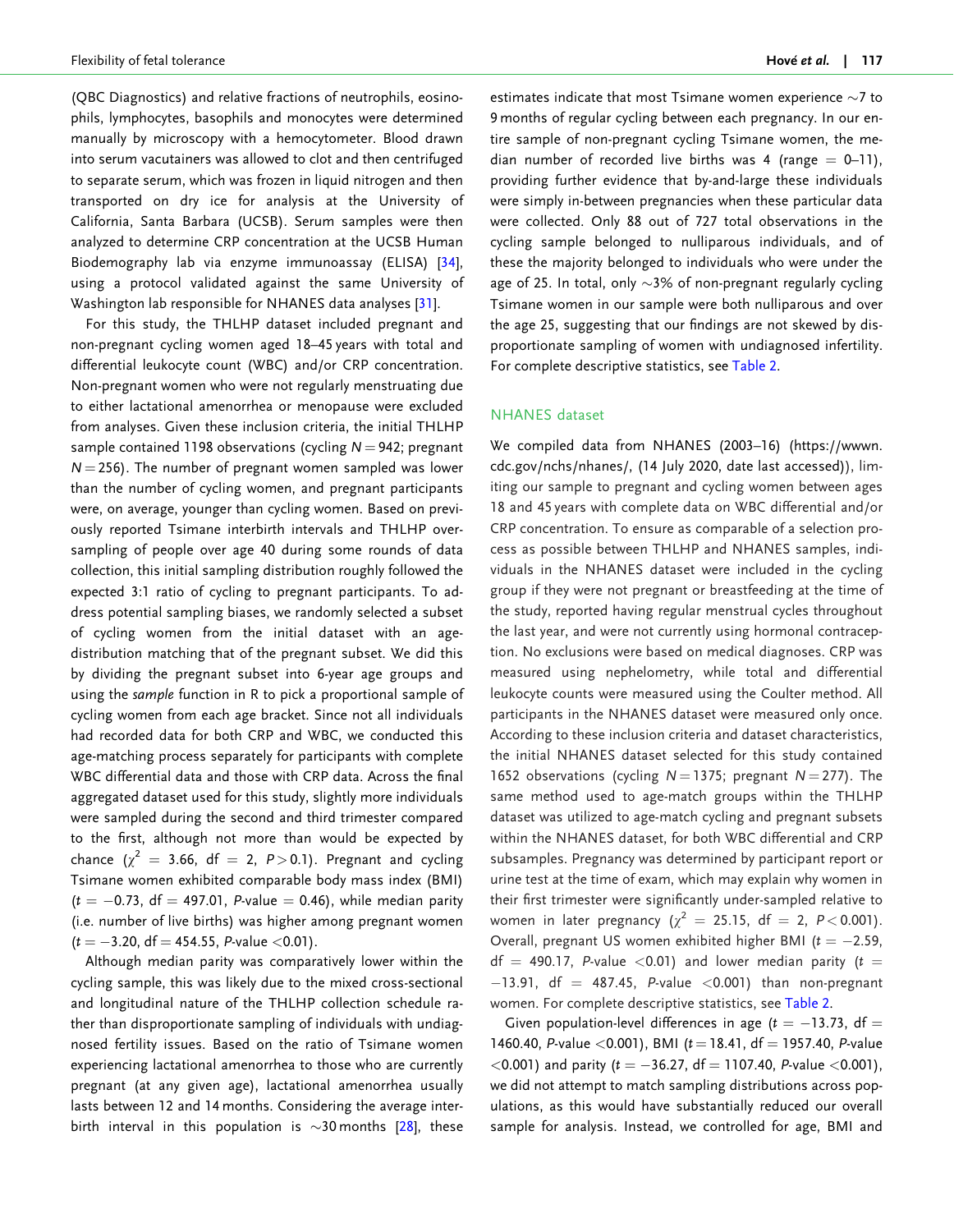<span id="page-6-0"></span>Table 2. Descriptive statistics indicating median value and range (in parentheses) for age, BMI and parity (number of live births), as well as number of repeat samples and total sample size for each population, reproductive status and data subset (leukocyte differential/CRP)

| Subset                 | Population    | Descriptive  | Cycling          | T1           | T2           | T3           |
|------------------------|---------------|--------------|------------------|--------------|--------------|--------------|
| Leukocyte differential | <b>NHANES</b> | Age          | $27(20-44)$      | $25(18-41)$  | $27(19-40)$  | $28(18-39)$  |
|                        | <b>THLHP</b>  |              | $32(18-45)$      | $32(18-45)$  | $29(18-45)$  | 34 (18-45)   |
|                        | <b>NHANES</b> | <b>BMI</b>   | $26(15-73)$      | $26(17-67)$  | $27(19-57)$  | $30(21-57)$  |
|                        | <b>THLHP</b>  |              | $24(17-36)$      | $23(17-31)$  | $23(19-37)$  | $25(19-33)$  |
|                        | <b>NHANES</b> | Parity       | 0(0, 3)          | 2(0, 3)      | 1(0, 3)      | 2(1, 3)      |
|                        | <b>THLHP</b>  |              | 4(0, 10)         | 6(1, 11)     | 5(0, 11)     | 6(1, 11)     |
|                        | <b>NHANES</b> | <b>RM</b>    | $\Omega$         | 0            | $\mathbf{0}$ | 0            |
|                        | <b>THLHP</b>  |              | 149              |              | 3            | 6            |
|                        | <b>NHANES</b> | N            | 1060 (71.41% np) | 52           | 107          | 108          |
|                        | <b>THLHP</b>  |              | 662 (13.14% np)  | 70           | 94           | 91           |
| <b>CRP</b>             | <b>NHANES</b> | Age          | $27(20-45)$      | $25(18-41)$  | $27(19-43)$  | $28(18-39)$  |
|                        | <b>THLHP</b>  |              | $38(18-45)$      | $38(21-44)$  | $37(22-43)$  | 40 (19 - 42) |
|                        | <b>NHANES</b> | <b>BMI</b>   | $26(15-73)$      | $26(17-67)$  | $27(19-57)$  | $30(21-57)$  |
|                        | <b>THLHP</b>  |              | $24(19-37)$      | $22(21-29)$  | $25(22-32)$  | $26(23-30)$  |
|                        | <b>NHANES</b> | Parity       | 0(0, 3)          | 2(0, 3)      | 1(0, 3)      | 1(1, 3)      |
|                        | <b>THLHP</b>  |              | 6(0, 11)         | 7(2, 12)     | 8(3, 10)     | 8(1, 12)     |
|                        | <b>NHANES</b> | <b>RM</b>    | 0                | 0            | $\mathbf 0$  | $\mathbf 0$  |
|                        | <b>THLHP</b>  |              | $\Omega$         | $\mathbf{0}$ | $\mathbf{0}$ | $\mathbf 0$  |
|                        | <b>NHANES</b> | N            | 476 (69.75% np)  | 53           | 113          | 110          |
|                        | <b>THLHP</b>  |              | 65 (10.77% np)   | 10           | 11           | 8            |
| Total                  | <b>NHANES</b> | $\mathsf{N}$ | 1536             | 105          | 220          | 218          |
|                        | <b>THLHP</b>  |              | 727              | 80           | 105          | 99           |

'% np' indicates percent of nulliparous individuals within sample.

T1, trimester 1; T2, trimester 2; T3, trimester 3.

parity in all statistical models. The final dataset is available at [https://doi.org/10.25349/D94C77, \(14 July 2020, date last](https://doi.org/10.25349/D94C77) [accessed\).](https://doi.org/10.25349/D94C77)

#### Statistical analyses

All analyses were conducted in R 3.6.2 ([https://cran.r-project.](https://cran.r-project.org/) [org/, \(14 July 2020, date last accessed\)\)](https://cran.r-project.org/) using the brms package [[35](#page-16-0)]. For each outcome variable, we estimated the populationspecific effects of reproductive status (i.e. non-pregnant cycling, trimester 1, trimester 2 or trimester 3), adjusting for fixedeffects of age, BMI and parity and, when applicable, a random effect of participant ID, to account for repeated measures per participant in the mixed cross-sectional and longitudinal THLHP sample. Due to population-specific differences in immune marker distributions, THLHP and NHANES eosinophil count, monocyte count and monocyte proportion were modeled separately using discrete priors and different distribution families. Among the Tsimane, raw eosinophil counts were logtransformed and then estimated using a Gaussian model, while

eosinophil counts among US women followed a negative binomial distribution and were modeled as such. Monocyte counts among Tsimane women included excess zeroes and were therefore approximated using a zero-inflated Poisson model, while monocyte counts among US women were log-transformed and estimated using a Gaussian distribution. All other biomarkers were distributed similarly across populations and were therefore modeled together, with population as a model term and trimester:population as the interaction term. Gaussian models were used to estimate all log-transformed measures following a normal distribution (i.e. CRP, total leukocyte count, neutrophil count and proportion, lymphocyte count and proportion) while zero-inflated Poisson models were used for biomarkers with excess zero counts (i.e. basophil count). In both populations, eosinophil percentage was log-left-skewed and was modeled using a skew-normal distribution following log-transformation.

Median values and 5th and 95th quantiles for all outcome variables in each reproductive state were estimated using age-, parity- and BMI-standardized posterior population distributions [\(Table 3\)](#page-7-0). Delta values, both between populations for each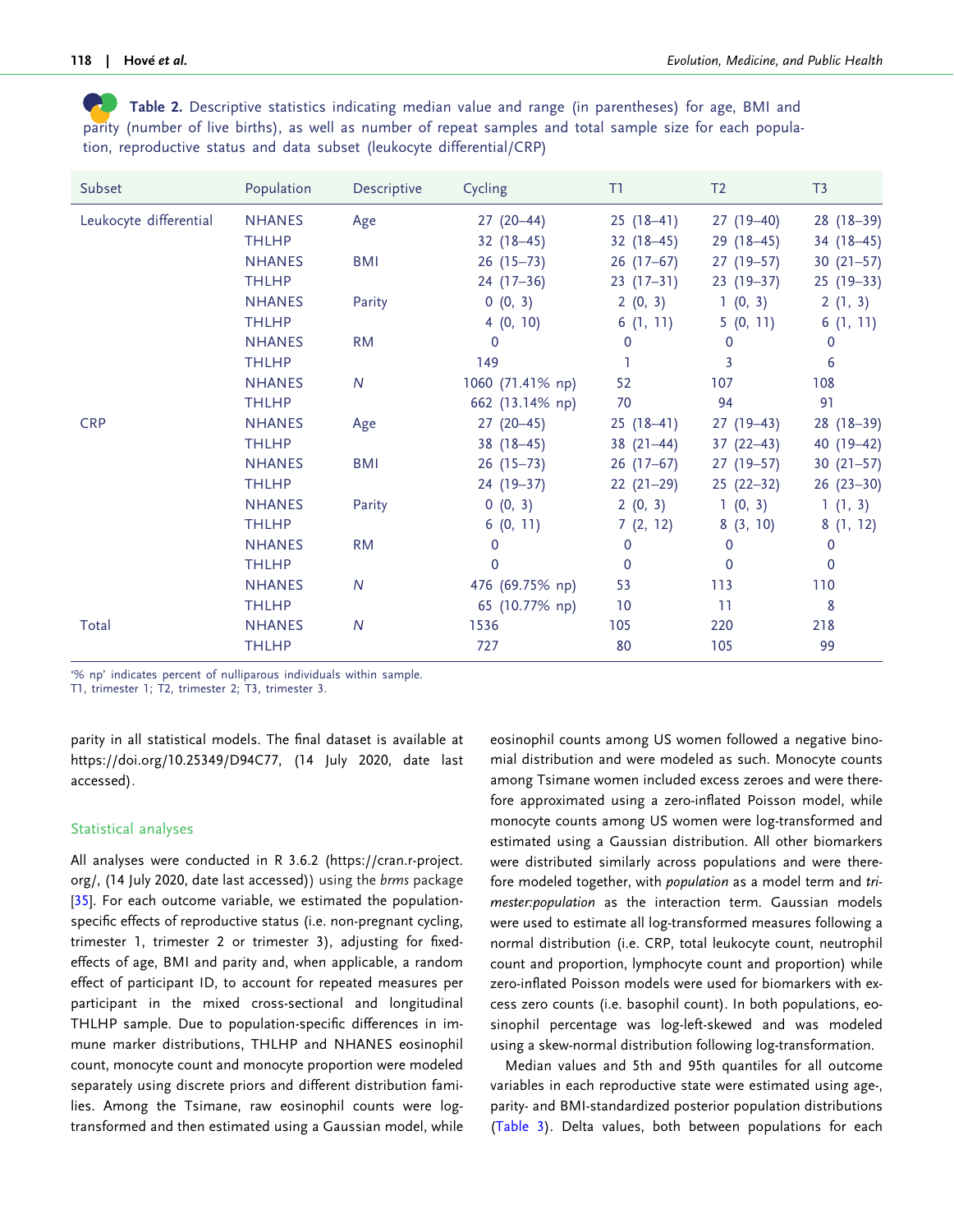<span id="page-7-0"></span>

| Measure                     | Population      | Cycling                                        | Trimester 1                                  | Trimester <sub>2</sub>                       | Trimester 3                                  |
|-----------------------------|-----------------|------------------------------------------------|----------------------------------------------|----------------------------------------------|----------------------------------------------|
| Total leukocytes (cells/µl) | NHANES<br>THLHP | (4473, 10885)<br>(6112, 14788)<br>7013<br>9392 | 8154 (5172, 12 769)<br>(6311, 15432)<br>9733 | 9132 (5833, 14 450)<br>(6015, 14644)<br>9248 | 9056 (5825, 14 338)<br>(5869, 14353)<br>9109 |
|                             | ◁               | 2182, 2690)<br>2439                            | (894, 2408)<br>1661                          | $-441, 755$<br>135                           | $-563, 627$<br>$\overline{4}$                |
|                             |                 | 30.8%, 38.6%)<br>34.8%                         | $(10.6\%, 31.1\%)$<br>20.5%                  | $-4.7%$ , 8.4%<br>1.5%                       | $-6.0%$ , 7.1%)<br>0.5%                      |
| Neutrophils (cells/µl)      | NHANES          | 2156, 7080)<br>3914                            | (2886, 9356)<br>5158                         | (3736, 11741)<br>6602                        | (3593, 11821)<br>6439                        |
|                             | THLHP           | (2728, 8556)<br>4866                           | (2946, 9432)<br>5265                         | (3191, 10029)<br>5762                        | (3248, 10507)<br>5855                        |
|                             | $\triangleleft$ | 704, 1049)<br>872                              | $-488, 673$<br>83                            | $-1289, -260$<br>$-758$                      | $(-1170, -107)$<br>$-652$                    |
|                             |                 | 17.5%, 26.8%)<br>22.0%                         | $-8.8\%$ , 14.0%)<br>1.6%                    | $(-19.0\%, -4.1\%)$<br>11.6%                 | $(-17.4\%, -1.7\%)$<br>$-10.1%$              |
| Lymphocytes (cells/µl)      | NHANES          | [1313, 3606]<br>2178                           | 1184, 3282)<br>1980                          | (1080, 3092)<br>1836                         | (1020, 2900)<br>1704                         |
|                             | THLHP           | 1678, 4603)<br>2768                            | 1599, 4501)<br>2694                          | (1290, 3600)<br>2159                         | (1296, 3727)<br>2169                         |
|                             | ◁               | (479, 659)<br>568                              | (489, 935)<br>715                            | (165, 486)<br>324                            | (329, 637)<br>480                            |
|                             |                 | 21.8%, 30.5%)<br>26.1%                         | $(23.7\%, 49.8\%)$<br>36.5%                  | $(8.6\%, 27.3\%)$<br>17.7%                   | $(18.9\%, 38.8\%)$<br>28.5%                  |
| Eosinophils (cells/µl)      | NHANES          | (10, 520)<br><b>125</b>                        | (11, 535)<br>133                             | (9, 447)<br>106                              | (10, 419)<br>104                             |
|                             | THLHP           | 249, 5669)<br>1176                             | (281, 5909)<br>1315                          | (196, 4268)<br>947                           | (152, 3200)<br>695                           |
|                             | ⊲               | 914, 1139)<br>1016                             | (856, 1404)<br>1095                          | (629, 973)<br>784                            | (432, 703)<br>553                            |
|                             |                 | 490.9%, 630.7%)<br>555.1%                      | 572.9% (400.7%, 826.9%)                      | $(388.5\%, 680.4\%)$<br>514.3%               | $(272.3\%, 515.4\%)$<br>379.3%               |
| Monocytes (cells/µl)        | NHANES          | 287, 837)<br>493                               | (323, 918)<br>537                            | (319, 936)<br>550                            | (355, 1020)<br>609                           |
|                             | THLHP           | (0, 136)<br>$\circ$                            | (0, 168)<br>$\circ$                          | (0, 92)<br>$\circ$                           | (0, 126)<br>$\circ$                          |
|                             |                 | $-224$<br>$-814,$<br>$-457$                    | $-235$<br>$-494 (-892,$                      | $-287$<br>$(-900,$<br>$-516$                 | $-299$<br>$577 (-981,$                       |
| Basophils (cells/µl)        | NHANES          | (0, 113)<br>$\circ$                            | 0(0, 114)                                    | (0, 118)<br>$\circ$                          | 0(0, 112)                                    |
|                             | THLHP           | 0, 0<br>$\circ$                                | 0(0, 0)                                      | (0, 0)<br>$\circ$                            | (0, 0)<br>$\circ$                            |
|                             |                 | $-113, 0)$<br>$\circ$                          | $(-114, 0)$<br>$\overline{\circ}$            | $(-114, 0)$<br>$\circ$                       | $(-112, 0)$<br>$\circ$                       |
| % Neutrophil                | NHANES          | 41.9%, 76.7%)<br>56.4%                         | $(47.6\% , 84.9\%)$<br>63.9%                 | $(52.7\% , 93.9\%)$<br>71.0%                 | $(53.6\%, 95.6\%)$<br>71.8%                  |
|                             | THLHP           | 38.0%, 68.9%)<br>51.1%                         | $(40.4\%, 72.4\%)$<br>53.9%                  | $(45.7\%, 82.6\%)$<br>61.8%                  | $(47.7\%, 86.5\%)$<br>64.4%                  |
|                             |                 | $-6.3\%$ , $-4.1\%$<br>$-5.2%$                 | $-13.3\%$ , $-6.7\%$<br>$-9.8%$              | $(-12.1\%, -6.4\%)$<br>$-9.2%$               | $-7.3\%$ (-10.3%, -4.2%)                     |
| % Lymphocytes               | NHANES          | $(20.1\%, 47.4\%)$<br>30.7%                    | $(15.9\%, 36.5\%)$<br>24.4%                  | $(12.7\%, 30.8\%)$<br>19.6%                  | $(12.3\%, 29.1\%)$<br>18.6%                  |
|                             | THLHP           | 19.2%, 43.9%)<br>28.8%                         | $(17.5\%, 41.8\%)$<br>27.3%                  | $(15.0\%, 35.8\%)$<br>23.3%                  | $(15.2\%, 36.8\%)$<br>23.6%                  |
|                             |                 | $-2.9%,-1.1%$<br>$-2.0%$                       | $(0.9\%, 5.3\%)$<br>3.1%                     | $(1.8\%, 4.7\%)$<br>3.2%                     | $(3.8\%, 6.7\%)$<br>5.2%                     |
| % Eosinophils               | NHANES          | 1.2%, 7.1%)<br>3.2%                            | $(1.1\%, 6.2\%)$<br>2.8%                     | $(0.9\%, 5.4\%)$<br>2.4%                     | 2.3% (0.9%, 5.4%)                            |
|                             | THLHP           | 5.7%, 33.3%)<br>15.1%                          | $(5.4\%, 32.7\%)$<br>14.5%                   | $(4.4\%, 26.5\%)$<br>11.8%                   | 9.5% (3.5%, 20.8%)                           |
|                             |                 | $(10.8\%, 12.2\%)$<br>11.5%                    | $11.2\%$ (9.7%, 12.8%)                       | $(8.0\% , 10.2\%)$<br>9.0%                   | 6.8% (5.9%, 7.7%)                            |
| % Monocytes                 | NHANES          | 4.9%, 11.6%)<br>7.5%                           | 7.2% (4.6%, 11.2%)                           | $(4.1\%, 9.9\%)$<br>6.4%                     | 7.2% (4.7%, 11.2%)                           |
|                             | THLHP           | $0.0\%$ , $2.0\%$<br>0.0%                      | $(0.0\%, 2.0\%)$<br>0.0%                     | $0.0\%$ $(0.0\%, 2.0\%)$                     | 0.0% (0.0%, 2.0%)                            |
|                             | ◁               | $-11.3\%$ , $-4.2\%$<br>$-7.2%$                | $(-10.9\%, -3.9\%)$<br>6.9%                  | $(-11.0\%, -4.1\%)$<br>6.9%                  | $(-11.1\%, -4.0\%)$<br>6.9%                  |
|                             |                 |                                                |                                              |                                              |                                              |

Table 3. Leukocyte counts, leukocyte proportions and CRP concentration by population and reproductive status Table 3. Leukocyte counts, leukocyte proportions and CRP concentration by population and reproductive status

Đ

(continued)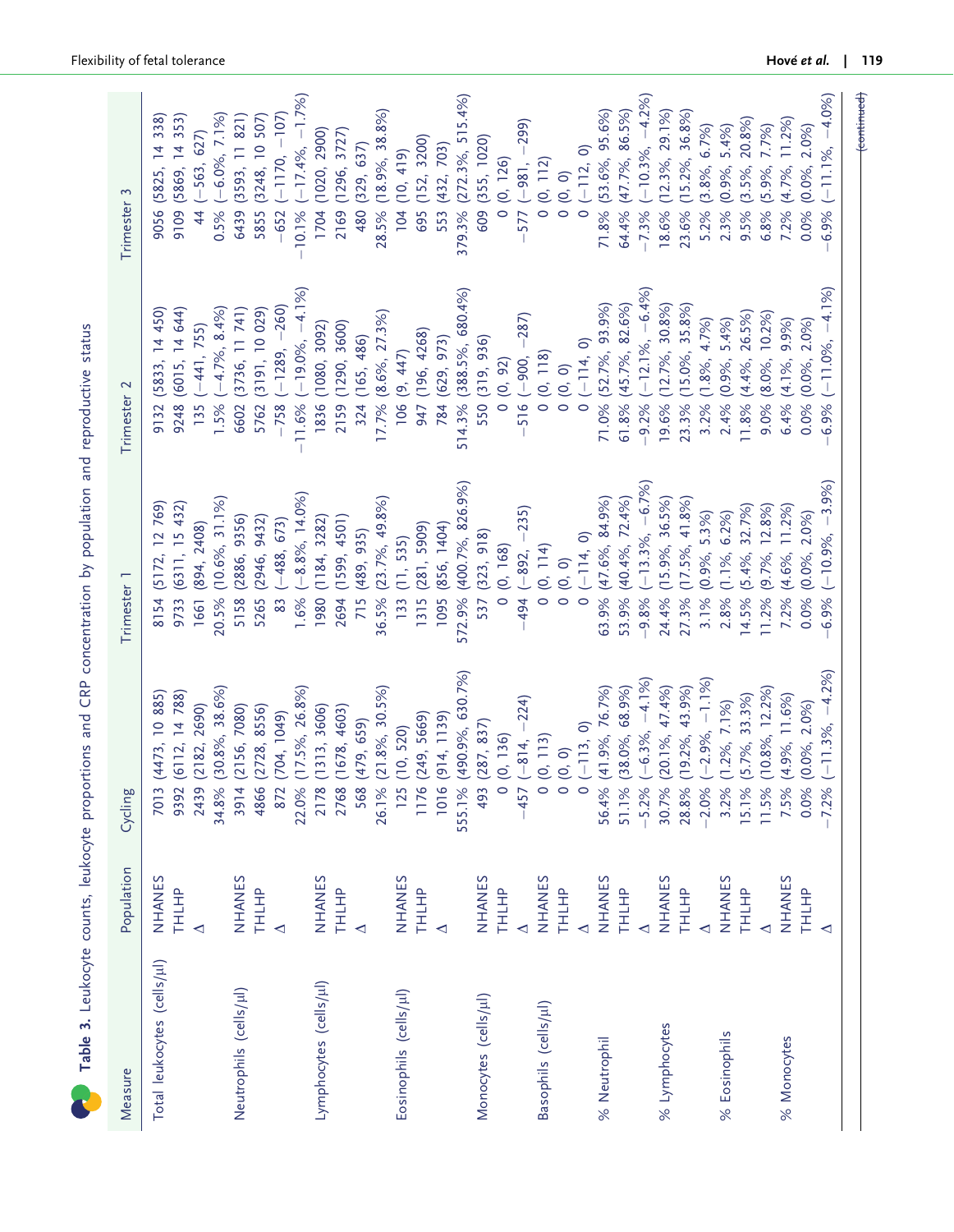| Measure      | Population      | Cycling                                                   | Trimester 1                                               | Trimester 2                                               | Trimester 3                                             |
|--------------|-----------------|-----------------------------------------------------------|-----------------------------------------------------------|-----------------------------------------------------------|---------------------------------------------------------|
| % Basophils  | NHANES<br>THLHP | $0.0\%$ $(0.0\%$ , $0.0\%$ )<br>$0.0\%$ $(0.0\% , 2.0\%)$ | $0.0\%$ $(0.0\%$ , $1.0\%$<br>$0.0\%$ $(0.0\%$ , $0.0\%)$ | $0.0\%$ $(0.0\%$ , $1.0\%$<br>$0.0\%$ $(0.0\%$ , $0.0\%)$ | $0.0\%$ $(0.0\% , 0.0\%)$<br>$0.0\%$ $(0.0\%$ , $1.0\%$ |
|              |                 | $0.0\%$ ( $-2.0\%$ , $0.0\%$ )                            | $0.0\%$ ( $-1.0\%$ , $0.0\%$ )                            | $0.0\%$ (-1.0%, 0.0%)                                     | $0.0\%$ (-1.0%, 0.0%)                                   |
| $CRP$ (mg/l) | NHANES          | $1.48$ $(0.25, 8.08)$                                     | 4.03 (0.70, 23.57)                                        | 5.04 (0.87, 30.26)                                        | 3.47(0.59, 21.19)                                       |
|              | THLHP           | 1.32(0.24, 7.64)                                          | 3.92 (0.60, 24.56)                                        | 3.91(0.65, 24.68)                                         | 1.67(0.24, 9.68)                                        |
|              |                 | $-0.13$ $(-0.51, 0.40)$                                   | $-0.11 (-2.30, 3.34)$                                     | $-1.04$ $(-3.00, 2.25)$                                   | $-1.89$ $(-2.85, -0.25)$                                |
|              |                 | $-8.4\%$ (-33.1%, 27.4%)                                  | $-2.8\%$ ( $-52.7\%$ , 91.7%)                             | $-20.2\%$ ( $-56.0\%$ , 46.2%)                            | $-54.1\%$ ( $-75.8\%$ , $-6.7\%$ )                      |

Table 3. Continued

**Continued** 

120 | Hove et al. Evolution, Medicine, and Public Health

reproductive state [\(Table 3\)](#page-7-0) and between reproductive states within each population [\(Table 4\)](#page-9-0), were calculated as the difference between standardized posterior parameter distributions, with the exception of basophil and monocyte counts and proportions, which were calculated as the difference between standardized posterior population distributions to account for excess zeros. When reporting results, posterior distributions on log scales were exponentiated to return them to the linear scale of the original measures. Estimated fixed-effects of age, parity and BMI for each outcome variable are provided in [Table 5.](#page-10-0)

#### RESULTS

Total leukocyte counts overlap among second and third trimester Tsimane and US women, despite Tsimane women having substantially elevated non-pregnant baselines

Non-pregnant cycling Tsimane women had, on average, 34.8%  $|CI = 30.8\%$ , 38.6%) or 2439 cells/µl  $|CI = 2182$ , 2690) more circulating leukocytes than their US peers—reflecting elevated baseline immune activation [\(Table 3](#page-7-0)). Among US women, first, second and third trimester leukocyte counts were increased over non-pregnant baseline by 15.1% (CI =  $7.8\%$ , 22.8%), 31.1% (CI = 24.9%, 37.1%) and 29.2% (CI = 23.2%, 34.9%), re-spectively ([Table 4\)](#page-9-0). In contrast, there was no appreciable variation in leukocyte count among Tsimane women attributable to reproductive state. As a result, leukocyte counts did not differ significantly between Tsimane and US women in the second and third trimester ([Table 3](#page-7-0) and [Fig. 1\)](#page-11-0).

Pregnant women in both populations exhibit elevated neutrophil counts, reduced lymphocytes and fewer eosinophils than non-pregnant women, but the magnitude of these differences varies by trimester and population

Neutrophils. Neutrophil counts among cycling Tsimane women were 22.0% (CI = 17.5%, 26.8%) or 872 cells/ $\mu$ l (CI = 704, 1049) higher than cycling US women ([Table 3\)](#page-7-0). Within the US sample, women in the first, second and third trimester possessed neutrophil counts that were elevated over non-pregnant baseline by 30.3% (CI = 19.5%, 41.3%), 65.0% (CI = 55.5%, 74.4%) and 63.0% (CI = 53.7%, 72.9%), respectively ([Table 4](#page-9-0)). Pregnancy was also associated with elevated neutrophil counts among Tsimane women, although the magnitude of this relationship was relatively attenuated: neutrophil counts were increased by 8.4% (CI = 0.3%, 16.7%), 19.3% (CI = 11.6%, 27.5%) and 20.5% (CI = 12.5%, 28.4%) among first, second and third trimester Tsimane women ([Table 4](#page-9-0)). Consequently, average neutrophil counts among second and third trimester Tsimane women were 758 (CI = 260, 1289) and 652 (CI = 107,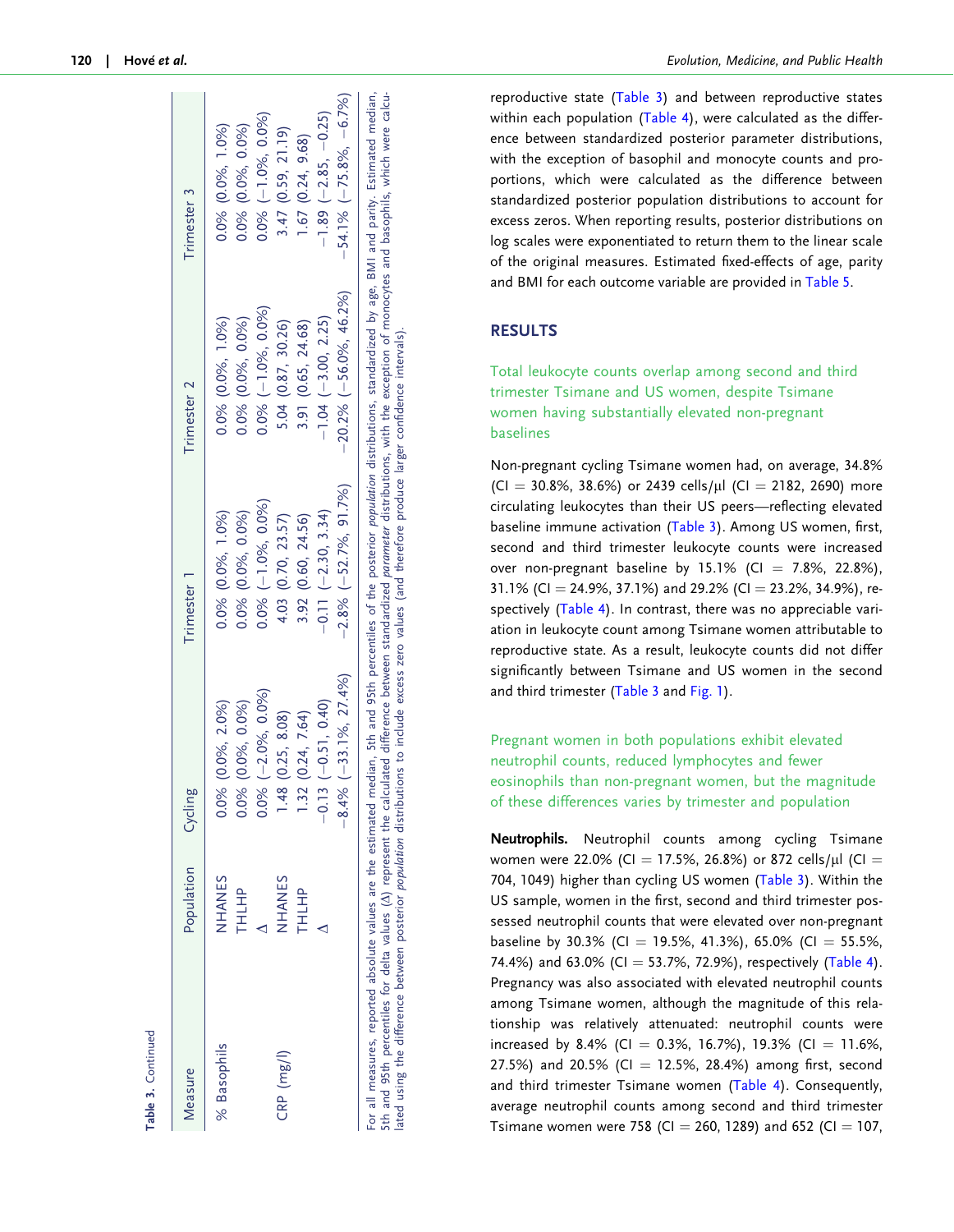<span id="page-9-0"></span>

| <b>Measure</b>          | Population    | Unit                                      | T1-cycling $\Delta$            | T2-cycling $\Delta$                                                                   | T3-cycling $\Delta$       |
|-------------------------|---------------|-------------------------------------------|--------------------------------|---------------------------------------------------------------------------------------|---------------------------|
| Total leukocytes NHANES |               |                                           |                                | cells/µl 1058 (552, 1591) 2183 (1756, 2594)                                           | 2048 (1641, 2448)         |
|                         |               | $\%$                                      | 15.1% (7.8%, 22.8%)            | 31.1% (24.9%, 37.1%)                                                                  | 29.2% (23.2%, 34.9%)      |
|                         | THLHP         |                                           | cells/ $\mu$ l 285 (-277, 838) | $-121$ ( $-596, 364$ )                                                                | $-350$ ( $-805, 118$ )    |
|                         |               | %                                         | $3.0\%$ (-2.9%, 8.9%)          | $-1.3\%$ (-6.3%, 3.9%)                                                                | $-3.7\%$ (-8.5%, 1.3%)    |
| <b>Neutrophils</b>      | <b>NHANES</b> | cells/µl                                  | 1203 (781, 1637)               | 2580 (2210, 2941)                                                                     | 2500 (2141, 2886)         |
|                         |               | $\%$                                      | 30.3% (19.5%, 41.3%)           | 65.0% (55.5%, 74.4%)                                                                  | 63.0% (53.7%, 72.9%)      |
|                         | <b>THLHP</b>  |                                           | cells/ $\mu$ l 410 (13, 815)   | 934 (561, 1319)                                                                       | 989 (613, 1372)           |
|                         |               | %                                         | 8.4% (0.3%, 16.7%)             | 19.3% (11.6%, 27.5%)                                                                  | 20.5% (12.5%, 28.4%)      |
| Lymphocytes             | <b>NHANES</b> | $\mathsf{cells}/\mathsf{\mu}{\mathsf{I}}$ |                                | $-219$ $(-348, -78)$ $-343$ $(-441, -238)$ $-497$ $(-585, -402)$                      |                           |
|                         |               | $\%$                                      |                                | $-10.0\%$ (-15.9%, -3.6%) -15.7% (-20.1%, -11.0%) -22.8% (-26.7%, -18.6%)             |                           |
|                         | <b>THLHP</b>  |                                           |                                | cells/ $\mu$ l -73 (-254, 101) -584 (-717, -455) -580 (-705, -448)                    |                           |
|                         |               | %                                         |                                | $-2.7\%$ (-9.2%, 3.7%) $-21.3\%$ (-25.9%, -16.7%) -21.2% (-25.5%, -16.5%)             |                           |
| Eosinophils             | <b>NHANES</b> |                                           |                                | cells/µl $8(-31, 55)$ $-31(-55, -4)$ $-37(-60, -9)$                                   |                           |
|                         |               | $\%$                                      | $4.2\%$ (-17.0%, 30.3%)        | $-17.0\%$ (-29.5%, -2.1%) -19.8% (-32.4%, -5.0%)                                      |                           |
|                         | <b>THLHP</b>  | cells/µl                                  |                                | $87$ (-142, 364) $-264$ (-421, -93) $-499$ (-635, -353)                               |                           |
|                         |               | $\%$                                      |                                | 7.2% $(-11.9\%, 30.1\%)$ $-22.0\%$ $(-34.3\%, -7.7\%)$ $-41.7\%$ $(-51.1\%, -30.3\%)$ |                           |
| Monocytes               | <b>NHANES</b> | $\mathsf{cells}/\mathsf{\mu}{\mathsf{I}}$ | 45 (4, 85)                     | 49 (20, 81) 105 (72, 138)                                                             |                           |
|                         |               | $\%$                                      | 9.0% (0.9%, 17.3%)             | 10.0% (4.0%, 16.5%)                                                                   | 21.2% (14.6%, 28.1%)      |
|                         | THLHP         | cells/µl                                  | $0$ (-132, 164)                | $0(-133, 89)$                                                                         | $0$ (-133, 122)           |
| <b>Basophils</b>        | <b>NHANES</b> | cells/µl                                  | $0$ (-110, 110)                | $0$ ( $-110, 115$ )                                                                   | $0$ (-110, 108)           |
|                         | <b>THLHP</b>  | cells/µl                                  | 0(0, 0)                        | 0(0, 0)                                                                               | 0(0, 0)                   |
| <b>CRP</b>              | <b>NHANES</b> | mg/l                                      | 2.49 (1.61, 3.54)              | $3.66$ $(2.81, 4.62)$                                                                 | $2.04$ (1.50, 2.66)       |
|                         |               | $\%$                                      |                                | 169.0% (105.9%, 244.7%) 247.2% (184.6%, 318.0%)                                       | 137.7% (98.0%, 184.2%)    |
|                         | <b>THLHP</b>  | mg/l                                      | $2.45$ (0.67, 5.85)            | $2.73$ (0.95, 5.84)                                                                   | $0.26$ (-0.58, 1.80)      |
|                         |               | $\%$                                      | 180.7% (46.1%, 436.6%)         | 199.3% (65.1%, 447.3%)                                                                | $19.1\%$ (-38.2%, 138.8%) |

|  |  |  | <b>Table 4.</b> Model-estimated delta values ( $\Delta$ ) for leukocyte counts and CRP, by trimester and population |  |  |  |  |  |  |  |  |  |  |  |  |  |  |  |
|--|--|--|---------------------------------------------------------------------------------------------------------------------|--|--|--|--|--|--|--|--|--|--|--|--|--|--|--|
|--|--|--|---------------------------------------------------------------------------------------------------------------------|--|--|--|--|--|--|--|--|--|--|--|--|--|--|--|

For each trimester, delta was calculated as the difference from non-pregnant cycling. Estimated median, 5th and 95th percentiles for delta values were estimated as the difference between parameter distributions, with the exception of THLHP monocytes and NHANES and THLHP basophils, which were calculated using the difference between posterior population distributions to include excess zero values.

1170) cells/ $\mu$ l lower than those exhibited by US women ([Table 3](#page-7-0) and [Fig. 1](#page-11-0)).

Lymphocytes. Lymphocyte counts among non-pregnant Tsimane women were 26.1% (CI = 21.8%, 30.5%) or 568 cells/  $\mu$  (CI = 479, 659) greater than those observed among cycling US women [\(Table 3\)](#page-7-0). Within the US sample, first, second and third trimester lymphocyte counts were reduced by 10.0% (CI  $=$ 3.6%, 15.9%), 15.7% (CI = 11.0%, 20.1%) and 22.8% (CI = 18.6%, 26.7%) compared to non-pregnant baselines (Table 4). Among Tsimane women, there was also a negative relationship between trimester and lymphocyte count: second and third trimester lymphocyte counts were reduced by 21.3% (CI  $=$  16.7%, 25.9%) and 21.2% (CI = 16.5%, 25.5%), respectively (Table 4 and [Fig. 1](#page-11-0)).

Eosinophils. Eosinophil counts among cycling Tsimane women were 555.1% (CI = 490.9%, 630.7%) or 1016 cells/ $\mu$ l

 $(Cl = 914, 1139)$  higher than cycling women in the USA [\(Table 3](#page-7-0)). Among US women, there was a negative relationship between eosinophil count and pregnancy progression, with counts unchanged in the first trimester, but reduced by 17.0%  $|CI = 2.1\%$ , 29.5%) in the second trimester and 19.8% (CI = 5.0%, 32.4%) in the third trimester (Table 4). Among Tsimane women, first trimester eosinophil counts did not significantly differ from cycling, while second and third trimester counts were 22.0% (CI = 7.7%, 34.3%) and 41.7% (CI = 30.3%, 51.1%) lower than non-pregnant baseline, respectively (Table 4 and [Fig. 1\)](#page-11-0). Regardless of these greater percent reductions from cycling, third trimester eosinophils remained 379.3% (CI  $=$ 272.3%, 515.4%) higher in Tsimane women than US women.

Monocytes. Among Tsimane women, monocyte counts did not vary by reproductive state and remained consistently lower than those among US women ([Table 3\)](#page-7-0). Within the US sample, monocyte counts in the first, second and third trimester counts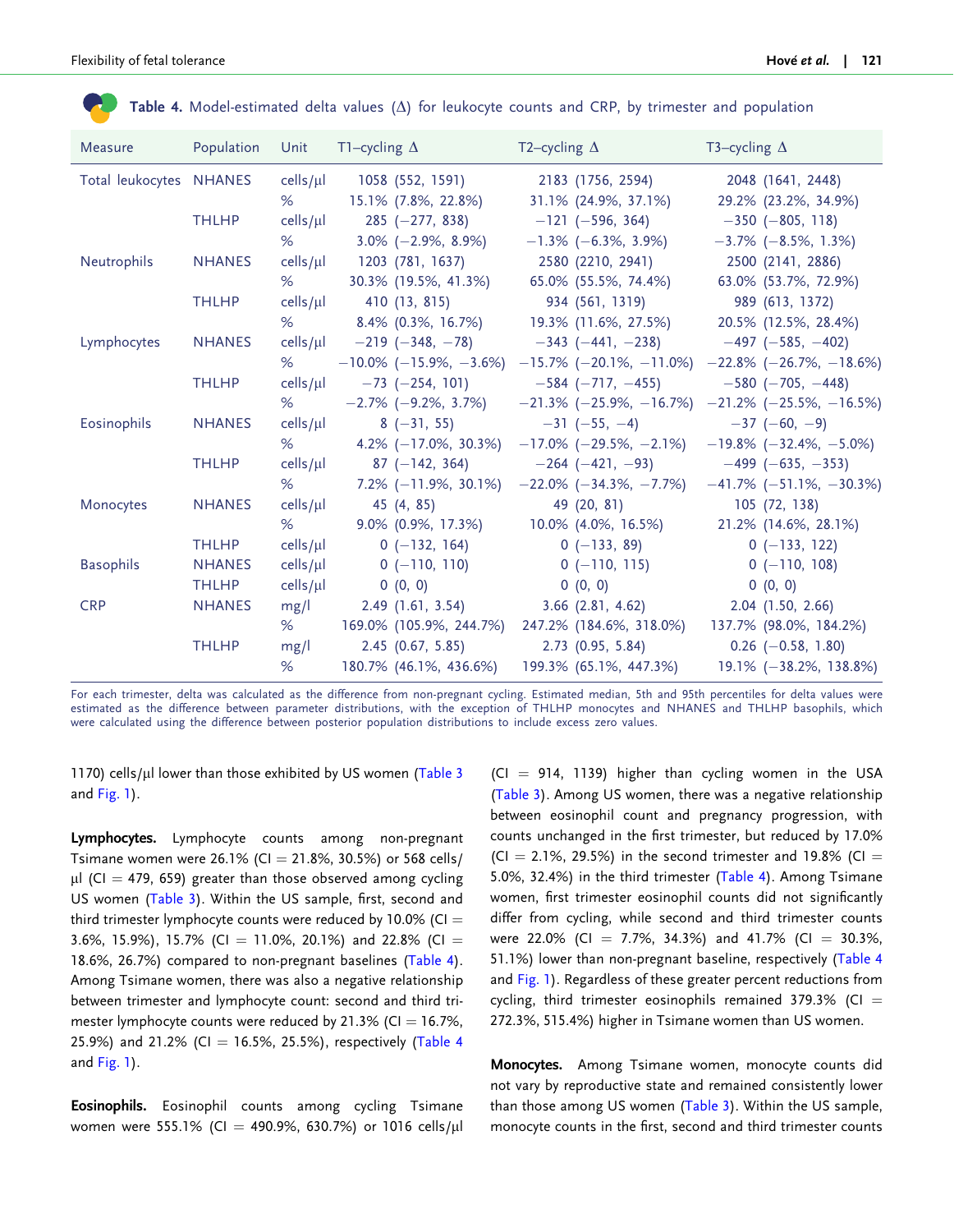<span id="page-10-0"></span>Table 5. Median and 5% and 95% confidence intervals (in parentheses) for the estimated fixed-effects of age, BMI and parity for all models

| <b>Units</b>                                                                                                                                                                                                                                                                                                                                                             | Age                                                                                                                                                                                                                                                                                                                                                                 | <b>BMI</b>                                                                                                                                                                                                                                                                                                                                                                    | Parity                                                                                                                                                                                                                                                                                                                                                                                                  |
|--------------------------------------------------------------------------------------------------------------------------------------------------------------------------------------------------------------------------------------------------------------------------------------------------------------------------------------------------------------------------|---------------------------------------------------------------------------------------------------------------------------------------------------------------------------------------------------------------------------------------------------------------------------------------------------------------------------------------------------------------------|-------------------------------------------------------------------------------------------------------------------------------------------------------------------------------------------------------------------------------------------------------------------------------------------------------------------------------------------------------------------------------|---------------------------------------------------------------------------------------------------------------------------------------------------------------------------------------------------------------------------------------------------------------------------------------------------------------------------------------------------------------------------------------------------------|
| $\ln$ (cells/ $\mu$ l)<br>$\ln$ (cells/ $\mu$ l)<br>$\ln$ (cells/ $\mu$ l)<br>$\ln$ (cells/ $\mu$ l)<br>$\mathsf{cells}/\mathsf{\mu}\mathsf{l}$<br>$\mathsf{cells}/\mathsf{\mu}\mathsf{l}$<br>$\ln$ (cells/µl)<br>$\text{cells}/\mu l$<br>In $(%$ cells/ $\mu$ l)<br>In $(%$ cells/ $\mu$ l)<br>In $(%$ cells/ $\mu$ l)<br>In $(%$ cells/ $\mu$ l)<br>$%$ cells/ $\mu$ l | $-0.001$ (-0.003, 0.001)<br>$-0.001$ (-0.003, 0.001)<br>$-0.003$ (-0.005, -0.001)<br>$0.014$ (0.004, 0.024)<br>$-0.008$ (-0.017, 0.001)<br>$-0.022$ (-0.024, -0.020)<br>$-0.001$ (-0.004, 0.002)<br>$0.007$ (0.006, 0.009)<br>$0.000$ (-0.001, 0.001)<br>$-0.002$ (-0.004, -0.000)<br>$0.001$ (-0.002, 0.005)<br>$-0.001$ (-0.004, 0.001)<br>$0.020$ (0.002, 0.038) | $0.009$ $(0.007, 0.010)$<br>$0.011$ (0.009, 0.013)<br>$0.007$ (0.006, 0.009)<br>$-0.006$ ( $-0.023$ , 0.011)<br>$0.005$ (-0.000, 0.011)<br>$0.023$ (0.019, 0.026)<br>$0.003$ $(0.001, 0.005)$<br>$0.013$ $(0.013, 0.014)$<br>$0.002$ $(0.001, 0.003)$<br>$-0.002$ (-0.003, -0.000)<br>$-0.003$ (-0.005, 0.000)<br>$-0.006$ ( $-0.007$ , $-0.004$ )<br>$0.017$ (-0.012, 0.045) | $-0.004$ (-0.009, 0.001)<br>$-0.009$ (-0.016, -0.002)<br>$0.000$ (-0.006, 0.006)<br>$-0.003$ $(-0.028, 0.021)$<br>$0.009$ (-0.028, 0.047)<br>$0.056$ (0.051, 0.061)<br>$-0.033$ (-0.047, -0.021)<br>$-0.036$ (-0.041, -0.030)<br>$-0.005$ (-0.009, -0.002)<br>$0.004$ (-0.002, 0.009)<br>$0.017$ $(0.007, 0.027)$<br>$-0.021$ $(-0.031, -0.011)$<br>$-0.002$ (-0.044, 0.042)<br>$0.004$ (-0.057, 0.061) |
| $\ln$ (mg/l)                                                                                                                                                                                                                                                                                                                                                             | $-0.000$ ( $-0.012$ , 0.011)                                                                                                                                                                                                                                                                                                                                        | $0.085$ (0.077, 0.092)                                                                                                                                                                                                                                                                                                                                                        | $0.036$ (-0.006, 0.078)                                                                                                                                                                                                                                                                                                                                                                                 |
|                                                                                                                                                                                                                                                                                                                                                                          | $%$ cells/ $\mu$ l                                                                                                                                                                                                                                                                                                                                                  | $0.011$ (-0.004, 0.025)                                                                                                                                                                                                                                                                                                                                                       | $0.001$ (-0.008, 0.010)                                                                                                                                                                                                                                                                                                                                                                                 |

were increasingly elevated above cycling baseline by 9.0% (CI  $=$ 0.9%, 17.3%), 10.0% (CI = 4.0%, 16.5%) and 21.2% (CI = 14.6%, 28.1%) ([Table 4](#page-9-0) and [Fig. 1\)](#page-11-0).

Basophils. In both populations, basophil count remained low and did not vary by reproductive state ([Tables 3](#page-7-0) and [4](#page-9-0); [Fig. 1\)](#page-11-0).

#### Population-specific differences in immune cell counts produce variation in leukocyte proportions

Among cycling Tsimane women, total leukocyte count comprised 51.1% neutrophils (CI = 38.0%, 68.9%), 28.8% lymphocytes (CI = 19.2%, 43.9%), 15.1% eosinophils (CI = 5.7%, 33.3%) and  $\langle$ 1% monocytes and basophils ([Table 3](#page-7-0)). In comparison, leukocyte counts among cycling US women comprised 56.4% neutrophils (CI = 41.9%, 76.7%), 30.7% lymphocytes  $|CI| = 20.1\%, 47.4\%$ , 7.5% monocytes  $|CI| = 4.9\%, 11.6\%$ , 3.2% eosinophils (CI = 1.2%, 7.1%) and  $\langle$ 1% basophils ([Table 3](#page-7-0) and [Fig. 2\)](#page-12-0).

Neutrophils. In both populations neutrophil proportions were increasingly elevated by trimester, peaking at 71.8% (CI  $=$ 53.6%, 95.6%) among US women and 64.4% (CI = 47.7%, 86.5%) among Tsimane women ([Table 3](#page-7-0) and [Fig. 2](#page-12-0)). Across all reproductive states, US women displayed greater neutrophil proportions than Tsimane women ([Table 3](#page-7-0)).

Lymphocytes. Pregnancy progression was associated with declining lymphocyte proportions among both Tsimane and US women, though Tsimane individuals exhibited higher lymphocyte proportions across all three trimesters. Lymphocyte percentages reached population-specific lows of 23.3% (CI = 15.0%, 35.8%) for Tsimane women in the second trimester and 18.6%  $(Cl = 12.3\%, 29.1\%)$  for US women in the third trimester [\(Table 3](#page-7-0) and [Fig. 2](#page-12-0)).

Eosinophils. Later pregnancy was associated with reduced eosinophil proportions among the Tsimane, reaching a thirdtrimester low of 9.5% (CI  $=$  3.5%, 20.8%). Among US women, pregnancy progression was associated with a comparatively small decrease in eosinophil proportion, reaching a third-trimester low of 2.3% (CI = 0.9%, 5.4%) ([Table 3](#page-7-0) and [Fig. 2\)](#page-12-0).

Monocytes and basophils. In both populations, basophil and monocyte proportions were low and did not vary substantially by reproductive state [\(Table 3](#page-7-0) and [Fig. 2](#page-12-0)).

#### Early pregnancy is associated with inflammatory activation in both populations, but only US women retain elevated inflammation in late pregnancy

Among cycling women, CRP concentration did not differ substantially across populations [\(Table 3](#page-7-0)). Among US women in the first, second and third trimester, CRP was elevated by 169.0% (CI = 105.9%, 244.7%), 247.2% (CI = 184.6%, 318.0%) and 137.7% (CI = 98.0%, 184.2%), respectively [\(Table 4](#page-9-0)). Among Tsimane women, CRP in the first and second trimester was elevated by 180.7% (CI = 46.1%, 436.6%) and 199.3% (CI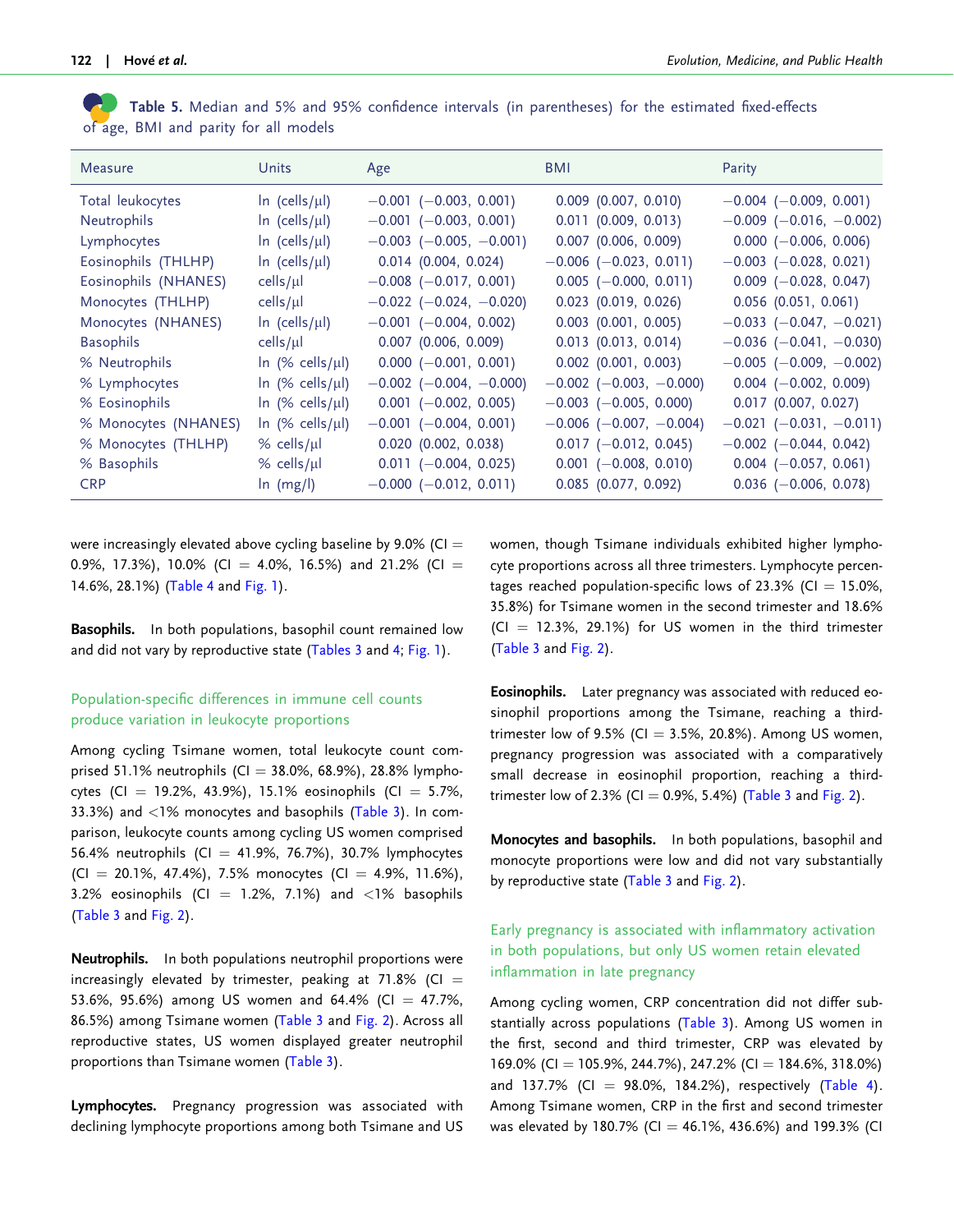<span id="page-11-0"></span>

Figure 1. Total leukocyte, neutrophil, lymphocyte, eosinophil, monocyte and basophil counts among Tsimane (blue) and US women (orange) in each reproductive state. Raw data are represented by density curves, while dots indicate model-estimated median values standardized by age, BMI and parity. C, nonpregnant cycling; T1, trimester 1; T2, trimester 2; T3, trimester 3. All y-axes are natural logged but are on different scales

 $= 65.1\%$ , 447.3%), while third trimester CRP largely overlapped with baseline concentrations ([Table 4](#page-9-0)). Consequently, third trimester Tsimane women displayed CRP concentrations that were, on average, 54.1% (CI = 6.7%, 75.8%) or 1.89 mg/l (CI = 0.25, 2.85) lower than their third trimester US counterparts ([Table 3](#page-7-0) and [Fig. 3\)](#page-13-0).

#### Reduced models excluding BMI and parity predict even greater magnitude of population-level differences in total leukocyte and neutrophil count and CRP concentration

To further evaluate the contribution of BMI and parity to between-population differences in immune markers across reproductive states, we compared the predicted values for total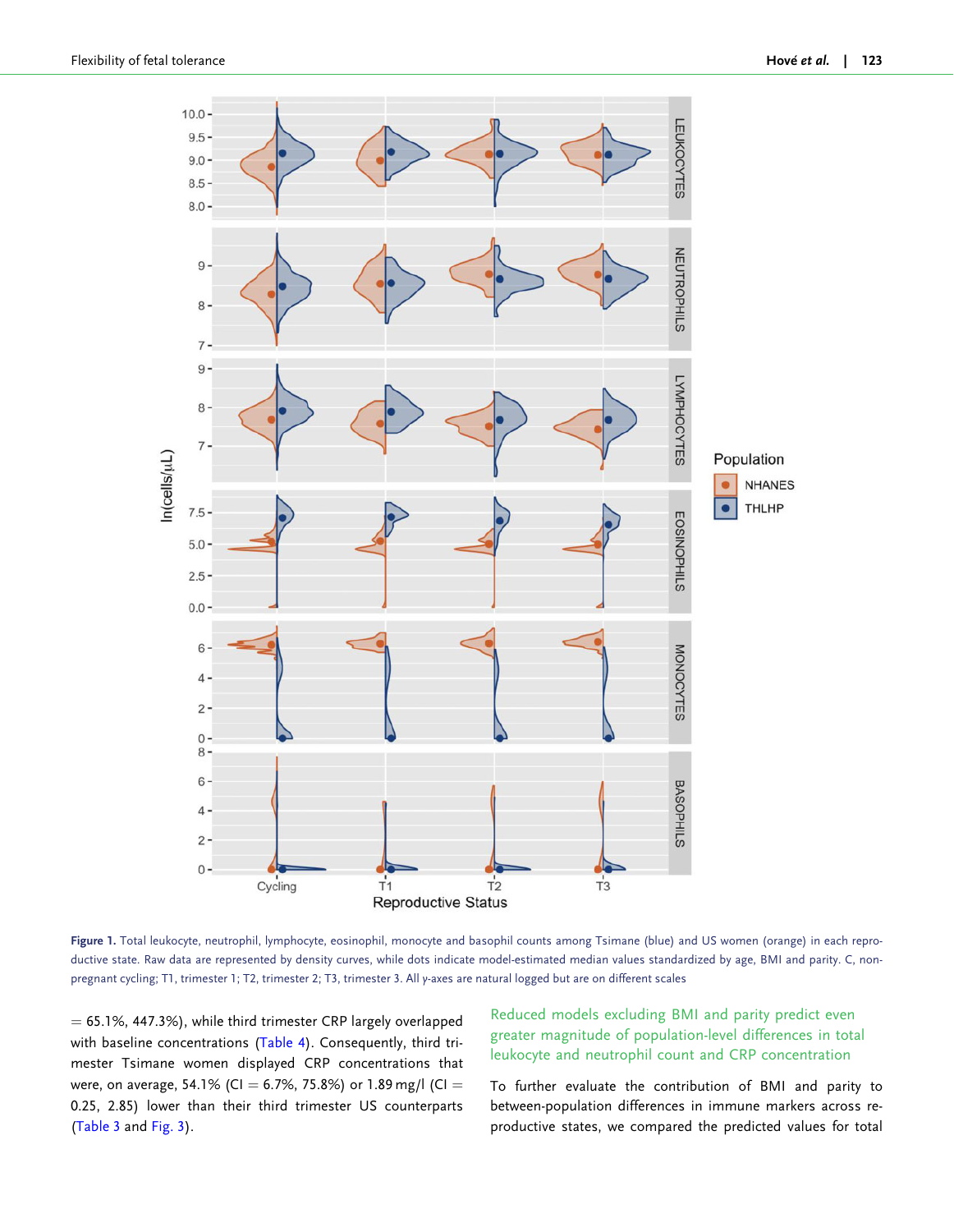<span id="page-12-0"></span>

Figure 2. Leukocyte proportions among Tsimane (blue) and US women (orange) across reproductive states. Raw data are represented by density curves, while dots indicate model-estimated median values standardized by age, BMI and parity. C, non-pregnant cycling; T1, trimester 1; T2, trimester 2; T3, trimester 3

leukocyte, neutrophil, lymphocyte, eosinophil and monocyte count and CRP concentration generated by our full models (which included age, parity and BMI and trimester:population as interaction term) with those produced by reduced models, which omitted BMI and parity as covariates. Models excluding BMI and parity predicted higher values for total leukocytes, neutrophils and CRP among US women and lower values for total leukocyte and neutrophil counts among Tsimane individuals, resulting in heightened estimated population-level differences across reproductive states for these measures. Removing effects of BMI and parity produced largely unchanged predicted values for lymphocyte, eosinophil and monocyte counts ([Supplementary Table S1](https://academic.oup.com/emph/article-lookup/doi/10.1093/emph/eoaa022#supplementary-data) and [Fig. S1](https://academic.oup.com/emph/article-lookup/doi/10.1093/emph/eoaa022#supplementary-data)). Taken together, these results indicate that the 'true' differences in total leukocyte and neutrophil count and CRP between US and Tsimane women are partially due to BMI and parity but cannot be fully explained by these factors.

#### **DISCUSSION**

These results provide strong evidence that the immunology of pregnancy, a unique physiological state involving exposure to fetal antigens, consistently follows overarching patterns of modulation across diverse human populations but is also influenced by local ecological conditions. Elevated leukocyte count, currently considered a reliable clinical marker of pregnancy pro-gression [[17](#page-15-0),[36](#page-16-0)], was replicated in our US sample but was not observed among Tsimane women, who exhibited high leukocyte counts regardless of reproductive phase. Pregnancy was strongly associated with increased neutrophil counts, reduced lymphocytes and fewer eosinophils in both populations, suggesting heavier reliance on non-specific immune defenses and downregulation of antigen-specific immunity across diverse

ecologies. However, although population-specific effects of pregnancy on leukocyte subsets were in the same direction, Tsimane women retained greater absolute and relative lymphocyte and eosinophil counts and showed lower absolute and relative neutrophil and monocyte prevalence, irrespective of trimester. Acute systemic inflammation, measured by CRP, was elevated among pregnant women in the first two trimesters in both populations, which is consistent with previous reports suggesting that pregnancy is a controlled state of inflammation [\[17,](#page-15-0) [37](#page-16-0)]. Yet our results also indicate that, when compared to US women, Tsimane women undergo relatively less change in inflammatory activation across gestation, particularly in the third trimester.

Absence of pregnancy-induced leukocytosis, comparatively low neutrophil and monocyte counts, and relatively attenuated acute inflammation among pregnant Tsimane women may be due in part to strong constraints imposed by infection risk and competing demands on energy distribution. Among the Tsimane,  $\sim$ 10% of all fetal deaths are attributed to maternal infection [[38](#page-16-0)]. While there are surprisingly few data on the rate of infection-induced miscarriages in the USA, many infectious diseases with the greatest impact on miscarriage risk (e.g. malaria, Dengue fever) are endemic to the Amazonian region and relatively rare in high-income post-industrial contexts, suggesting maternal infection poses a proportionally greater threat to preg-nancy among the Tsimane [[39](#page-16-0), [40](#page-16-0)]. In addition, infection with hookworm (an intestinal parasite endemic to the Amazon) is associated with older age of first birth and reduced lifetime fertility among Tsimane women [[33](#page-16-0)], possibly as a result of conflicting immunological demands during pregnancy [\[7](#page-15-0)]. Maintaining elevated immune activation and sustaining pregnancy are metabolically costly processes [\[29,](#page-15-0) [41](#page-16-0)], especially in resource-restricted environments where infection risk is high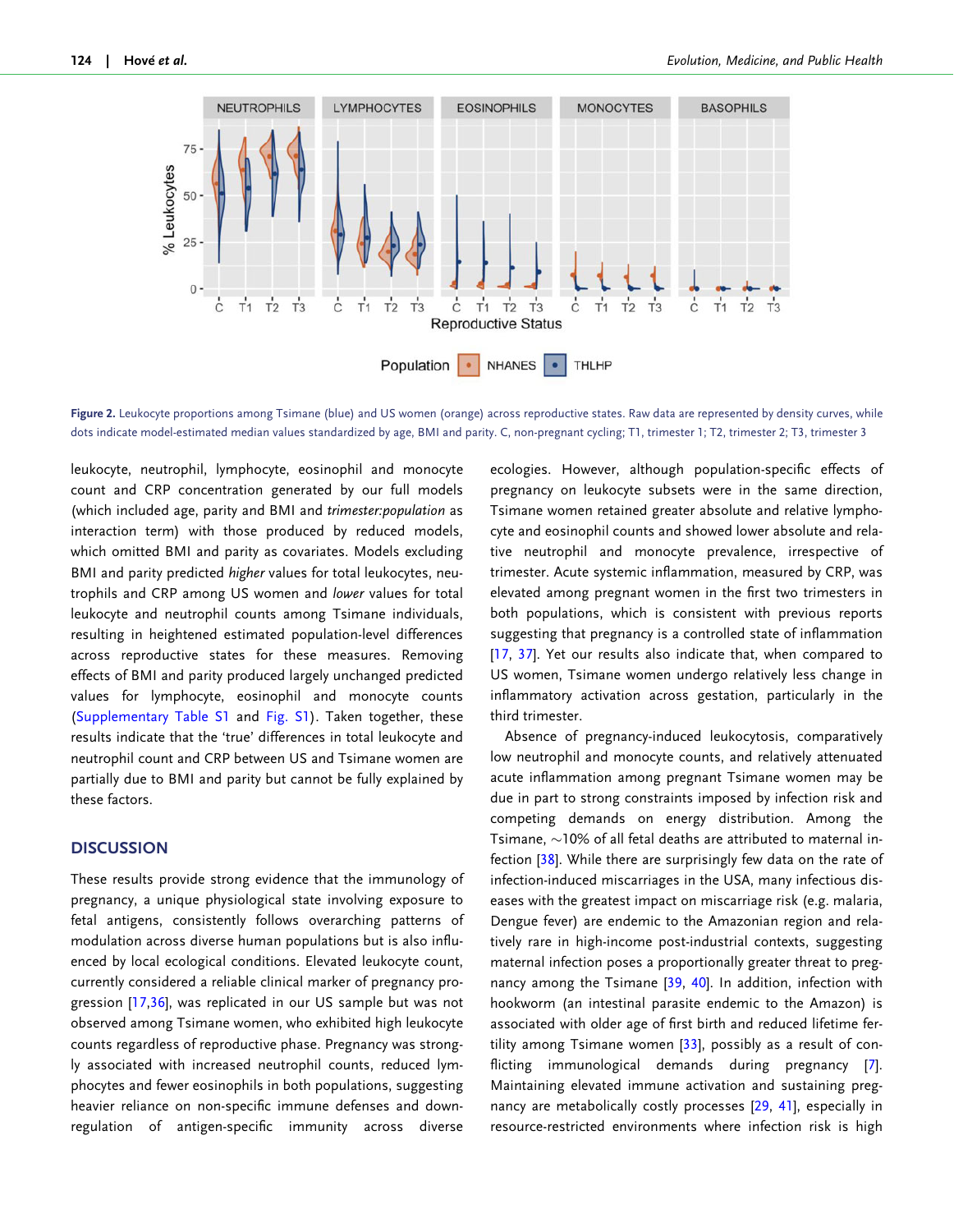<span id="page-13-0"></span>

Figure 3. CRP concentration among Tsimane (blue) and US women (orange) by reproductive status. Raw data are represented by density curves. Dots indicate model-estimated median values and error bars represent model-estimated 5th and 95th confidence intervals, all standardized for age, BMI and parity. C, non-pregnant cycling; T1, trimester 1; T2, trimester 2; T3, trimester 3. y-Axis is natural logged

[[42](#page-16-0)]. Under such constraints, Tsimane women may retain relatively greater investment in lymphocyte and eosinophil cell populations during pregnancy as a strategy to contend with ongoing exposure to quickly evolving pathogens and parasitic invaders [\[31\]](#page-16-0), necessitating comparatively tempered neutrophil and monocyte proliferation and systemic inflammation despite potential costs (e.g. bacterial infections).

Another interpretation of our findings is that Tsimane women may be, in certain aspects, better primed for pregnancy than their US counterparts. While the Tsimane contend with high infectious disease morbidity and mortality, pathogen exposure also provides benefits, namely finer immunological calibration that safeguards against autoreactivity and hypersensitivity [[8](#page-15-0)]. It stands to reason that this protective effect extends to encounters with fetal antigens during pregnancy, thus dampening responsivity—especially in terms of inflammatory processes. Chronic infection with parasites that induce similar states of immunological tolerance may especially attune the maternal immune system for pregnancy [[43](#page-16-0)]. Infection with roundworm (Ascaris lumbricoides), a low-virulence intestinal parasite that stifles host inflammation, has already been linked to earlier age of first reproduction and higher lifetime fertility among Tsimane women [\[33\]](#page-16-0), providing preliminary support for this perspective. In contrast, exposure to fetal antigens may prompt exaggerated and potentially deleterious inflammatory activation among women in the USA, where opportunities for immune calibration are comparatively scarce. This interpretation is bolstered by our observation that acute systemic inflammation was higher among US women in later pregnancy, a phase of gestation marked by increasing exposure to cell-free fetal DNA [[13](#page-15-0)].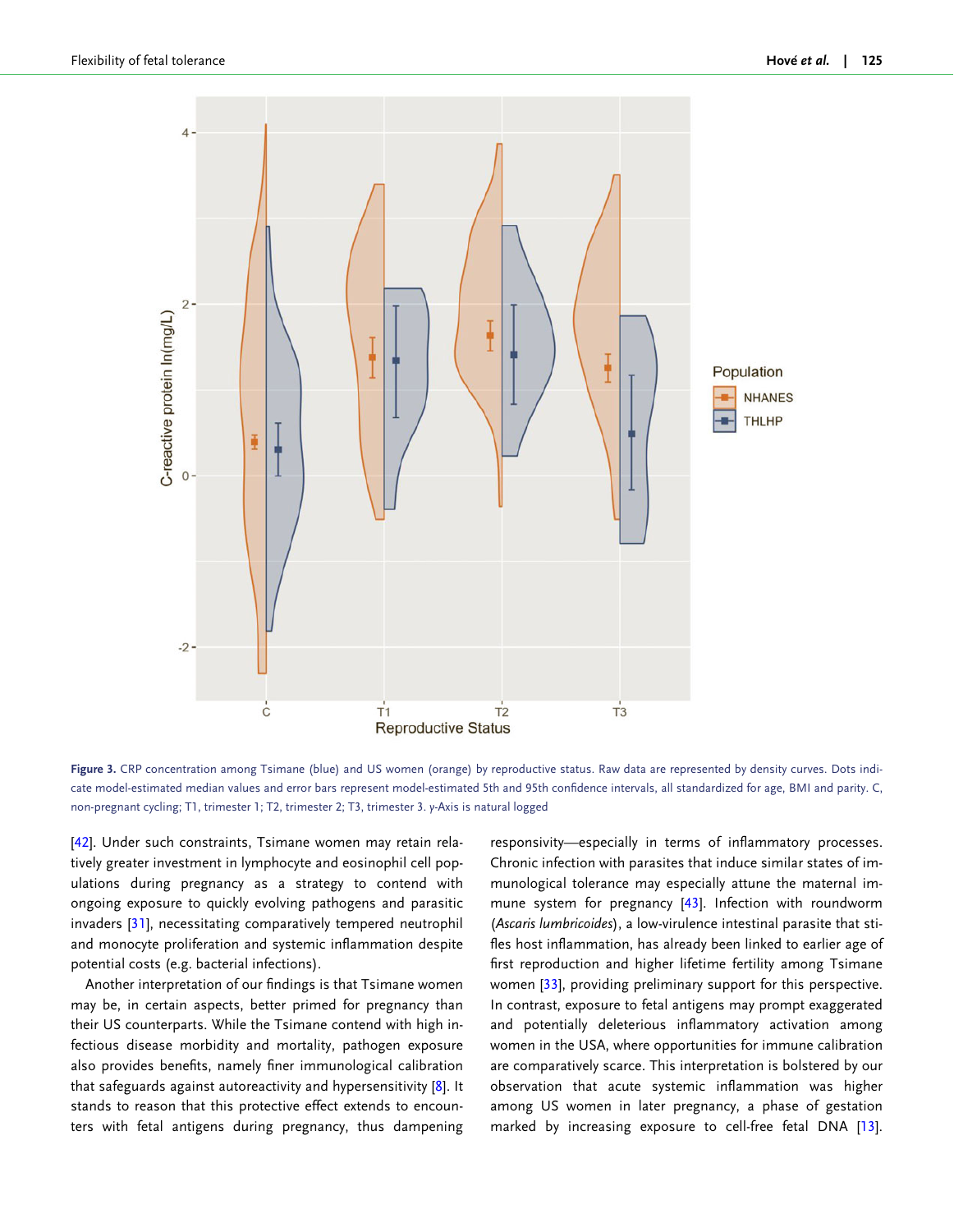<span id="page-14-0"></span>126 | Hove et al. **Evolution, Medicine, and Public Health** Evolution, Medicine, and Public Health

Comparatively elevated investment in neutrophils among pregnant US women could also indicate a greater skew toward inflammatory activation, considering neutrophils often initiate and amplify inflammatory cascades [[44\]](#page-16-0). However, pregnancyinduced neutrophil expansion could also be a compensatory mechanism tempering responsivity to fetal antigens, considering neutrophils are also capable of inducing regulatory T cell phenotypes during pregnancy [[45](#page-16-0)].

#### Limitations and future directions

While our findings provide clear evidence that ecological variation impacts both non-pregnant immune profiles and immunological investment strategies during pregnancy, the underlying causal pathways and consequences remain points of speculation. Future research should employ longitudinal study designs to definitively link variation in the expression of fetal tolerance with maternal and infant outcomes, as this approach would allow for a better understanding of how much variation stems from differences in immune calibration and how much can be attributed to localized constraints and trade-offs. Given that there are documented individual and population-level differences in placental morphology [\[46\]](#page-16-0), with more invasive placentation associated with higher levels of cell-free fetal DNA [[47](#page-16-0)], it is theoretically possible that our findings could be related to population-level differences in fetal antigen exposure stemming from differences in fetal size and/or placental phenotype. To further explore this possibility, future studies would benefit from a closer consideration of how levels of cell-free fetal DNA and placental phenotype might affect maternal immune profiles, particularly across ecologically distinct populations. Along a similar vein, we were not able to account for potential population-level differences in hematological parameters (e.g. blood viscosity, plasma volume), which have been found to vary across other ecological clines (e.g. high versus low altitude) [[48](#page-16-0)]. Considering increased blood viscosity during pregnancy could place functional limits on the number of circulating immune cells, documenting and accounting for hematological profile would be a useful addition to future studies. Subsequent research would also benefit from evaluating the effects of pregnancy and environment on a wider breadth of immune biomarkers. Due to dataset restrictions, we were limited to quantifying large-scale differences in immune cell populations and a singular measure of acute inflammation (with a small THLHP sample size), excluding other relevant and more finegrained indices of immune function (e.g. cytokine profiles, proportion of regulatory T cells, neutrophil oxidative bursts). Lastly, while the ecological landscape currently inhabited by Tsimane women presumably more closely resembles the environmental conditions that prevailed before the agricultural transition and industrialization, the Tsimane do not serve as a universal representation of other past or contemporary non-industrialized populations. Rather, this study highlights the need for future studies to consider variation both across and within nonindustrialized contexts, especially since myriad factors combine to produce mosaic ecologies. The USA itself encompasses underappreciated and understudied disparity in environmental circumstances; numerous so-called 'Third World' diseases remain endemic in certain rural areas [\[49\]](#page-16-0) and disproportionately affect marginalized communities within urban centers [[50](#page-16-0)]. Future research on populations where infectious disease burden remains elevated but where the immunoregulatory benefits are obscured by processed diets, physical inactivity and other adverse consequences of 'modernization' may yield particularly fruitful insight into how interactions between environmental factors influence maternal immune profiles across reproductive states.

#### CONCLUSIONS AND IMPLICATIONS

To our knowledge, this is the first study to estimate the effects of pregnancy on female immune status in a non-industrialized context and the first to directly compare expressions of fetal tolerance between two ecologically distinct populations. Our results replicate previous findings that pregnancy is not a state of immunosuppression, but rather a period of dynamic immune modulation generally favoring non-specific defenses and downregulated antigen-specific immunity and parasite response. While these overarching patterns appear to be shared across populations, this study provides evidence that immunological profiles during pregnancy vary in response to ecology, with pregnant Tsimane women exhibiting comparatively elevated investment in lymphocyte and eosinophil cell populations, relatively smaller neutrophil and monocyte counts, and attenuated acute inflammatory activation. These findings likely reflect steep trade-offs between fetal tolerance, pathogen defense and energy restriction among the Tsimane, but could also indicate that Tsimane women benefit from comparatively reduced inflammatory activation and stronger resistance to intracellular pathogens across gestation. Future research is needed to parse out the potential benefits of pathogen exposure in moderating responses to fetal antigens and the constraints imposed by ongoing disease risk and resource budgeting. While such questions remain, this study is an important first step in acknowledging that the immunology of successful pregnancy is not a one-size-fits-all phenomenon. In sum, our findings add nuance to the current understanding of 'normal' pregnancy and will hopefully prompt further consideration of ecological variability both across and within populations, especially as it pertains to maternal health and disease.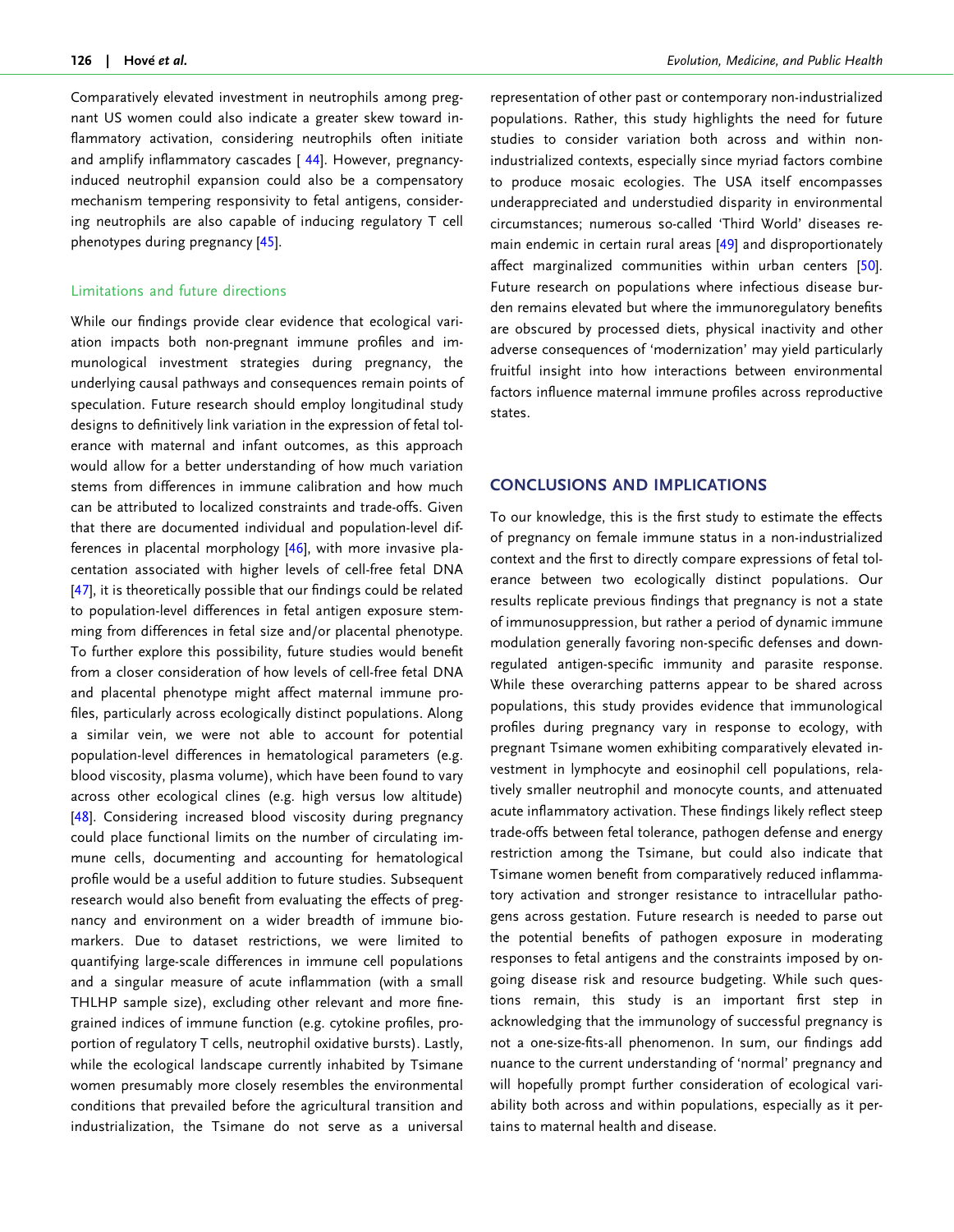#### <span id="page-15-0"></span>Supplementary data

[Supplementary data](https://academic.oup.com/emph/article-lookup/doi/10.1093/emph/eoaa022#supplementary-data) are available at EMPH online.

#### acknowledgments

We offer our profound thanks to all participants whose data were used in this study, the Tsimane Gran Consejo, and the THLHP mobile team and staff, as well as Katie Hinde and Emily Jacobs for useful feedback on initial versions of this manuscript. We would also like to the anonymous reviewers, whose comments enhanced the quality of this paper.

#### funding

C.H. was funded by the National Science Foundation Graduate Research Fellowship Program and the THLHP was supported by the National Institute of Health/National Institute on Aging (R01AG024119, R56AG024119, P01AG022500) and National Science Foundation (BCS-0422690). J.S. acknowledges Institute for Advanced Study in Toulouse funding from the French National Research Agency (ANR) under grant ANR-17-EURE-0010 (Investissements d'Avenir program).

Conflict of interest: The authors report no conflicts of interest.

#### **REFERENCES**

- [1](#page-3-0). Billingham RE, Brent L, Medawar PB. "Actively acquired tolerance" of foreign cells. Nature 1953;172:603–6.
- [2](#page-3-0). Moffett A, Loke C. Immunology of placentation in eutherian mammals. Nat Rev Immunol 2006;6:584–94.
- [3](#page-3-0). Carter AM, Enders AC, Pijnenborg R. The role of invasive trophoblast in implantation and placentation of primates. Philos Trans R Soc B Biol Sci 2015;370:20140070.
- [4](#page-3-0). Jamieson DJ, Honein MA, Rasmussen SA et al. H1N1 2009 influenza virus infection during pregnancy in the USA. Lancet 2009;374:451–8.
- [5](#page-3-0). Witkin SS, Linhares IM, Bongiovanni AM et al. Unique alterations in infection-induced immune activation during pregnancy. BJOG Int J Obstet Gynaecol 2011;118:145–53.
- 6. Nelson JL, Hughes KA, Smith AG et al. Maternal-fetal disparity in HLA class II alloantigens and the pregnancy-induced amelioration of rheumatoid arthritis. N Engl | Med 1993;329:466-71.
- [7](#page-12-0). Anderson AS, Trumble BC, Hové C et al. Old friends and friendly fire: pregnancy, hookworm infection, and anemia among tropical horticulturalists. Am J Hum Biol 2020;32:1-15.
- [8](#page-3-0). Yazdanbakhsh M. Allergy, parasites, and the hygiene hypothesis. Science (80-) 2002;296:490–4.
- [9](#page-3-0). Bloomfield SF, Rook GAW, Scott EA et al. Time to abandon the hygiene hypothesis: new perspectives on allergic disease, the human microbiome, infectious disease prevention and the role of targeted hygiene. Perspect Public Health 2016;136:213–24.
- [10](#page-3-0). Zuckerman MK. Armelagos GJ. The hygiene hypothesis and the second epidemiologic transition. In: MK Zuckerman (ed.). Modern Environments and Human Health: Revisiting the Second Epidemiologic Transition, 1st edn. Hoboken, New Jersey: John Wiley & Sons, Inc., 2014, 301–20.
- [11.](#page-3-0) Monteiro R, Azevedo I. Chronic inflammation in obesity and the metabolic syndrome. Mediators Inflamm 2010;2010:1–10.
- [12.](#page-3-0) Bianchi DW, Zickwolf GK, Weil GJ et al. Male Fetal progenitor cells persist in maternal blood for as long as 27 years postpartum. Proc Natl Acad Sci 1996;93:705–8.
- [13.](#page-3-0) Phillippe M. Cell-free fetal DNA, telomeres, and the spontaneous onset of parturition. Reprod Sci 2015;22:1186–201.
- [14.](#page-3-0) Natri H, Garcia AR, Buetow KH et al. The pregnancy pickle: evolved immune compensation due to pregnancy underlies sex differences in human diseases. Trends Genet 2019;35:478–88.
- [15.](#page-3-0) Wilder RL. Hormones, pregnancy, and autoimmune diseases. Ann N Y Acad Sci 1998;840:45–50.
- [16.](#page-3-0) Petri M, Howard D, Repke J. Frequency of lupus flare in pregnancy: the hopkins lupus pregnancy center experience. Arthritis Rheum 2010;34: 1538–45.
- [17.](#page-3-0) Miller EM. Changes in serum immunity during pregnancy. Am J Hum Biol 2009;21:401–3.
- [18.](#page-3-0) Lurie S, Weiner E, Golan A et al. Total and differential leukocyte count percentiles in healthy singleton term women during the first stage of labor. Gynecol Obstet Invest 2014;78:251–4.
- [19.](#page-3-0) LUPPI P, HALUSZCZAK C, TRUCCO M, DELOIA JA. Normal Pregnancy is Associated with Peripheral Leukocyte Activation. American Journal of Reproductive Immunology 2002; 47:72–81. 10.1034/j.1600-0897.2002.1o041.x
- [20.](#page-3-0) Ma W-T, Gao F, Gu K, Chen D-K. The Role of Monocytes and Macrophages in Autoimmune Diseases: A Comprehensive Review. Frontiers in Immunology 2019; 10:10.3389/fimmu.2019.01140
- [21.](#page-3-0) Cappelletti M, Della Bella S, Ferrazzi E et al. Inflammation and preterm birth. J Leukoc Biol 2016;99:67–78.
- [22.](#page-3-0) Kühnert M, Strohmeier R, Stegmüller M et al. Changes in lymphocyte subsets during normal pregnancy. Eur J Obstet Gynecol Reprod Biol 1998;76:147–51.
- [23.](#page-3-0) Matthiesen L, Berg G, Ernerudh J et al. Lymphocyte subsets and mitogen stimulation of blood lymphocytes in normal pregnancy. Am J Reprod Immunol 1996;35:70–9.
- [24.](#page-3-0) Somerset DA, Zheng Y, Kilby MD et al. Normal human pregnancy is associated with an elevation in the immune suppressive CD25  $+$  CD4 þ regulatory T-cell subset. Immunology 2004;112:38–43.
- [25.](#page-3-0) Pitkin R M. Platelet and Leukocyte Counts in Pregnancy. JAMA: The Journal of the American Medical Association 1979; 242:2696 10.1001/jama.1979.03300240036023.
- [26.](#page-4-0) Gurven M, Kaplan H, Supa AZ. Mortality experience of Tsimane Amerindians of Bolivia: regional variation and temporal trends. Am J Hum Biol 2007;19:376–98.
- [27.](#page-4-0) Martin M, Blackwell AD, Gurven M et al. Make new friends and keep the old? Parasite coinfection and comorbidity in homo sapiens. In: JF Brinkworth, K Pechenkina (eds). Primates, Pathogens, and Evolution. New York, NY: Springer New York, 2013, 363–87.
- [28.](#page-4-0) McAllister L, Gurven M, Kaplan H et al. Why do women have more children than they want? Understanding differences in women's ideal and actual family size in a natural fertility population. Am J Hum Biol 2012; 24:786–99.
- [29.](#page-4-0) Gurven MD, Trumble BC, Stieglitz J et al. High resting metabolic rate among Amazonian forager-horticulturalists experiencing high pathogen burden. Am J Phys Anthropol 2016;161:414-25.